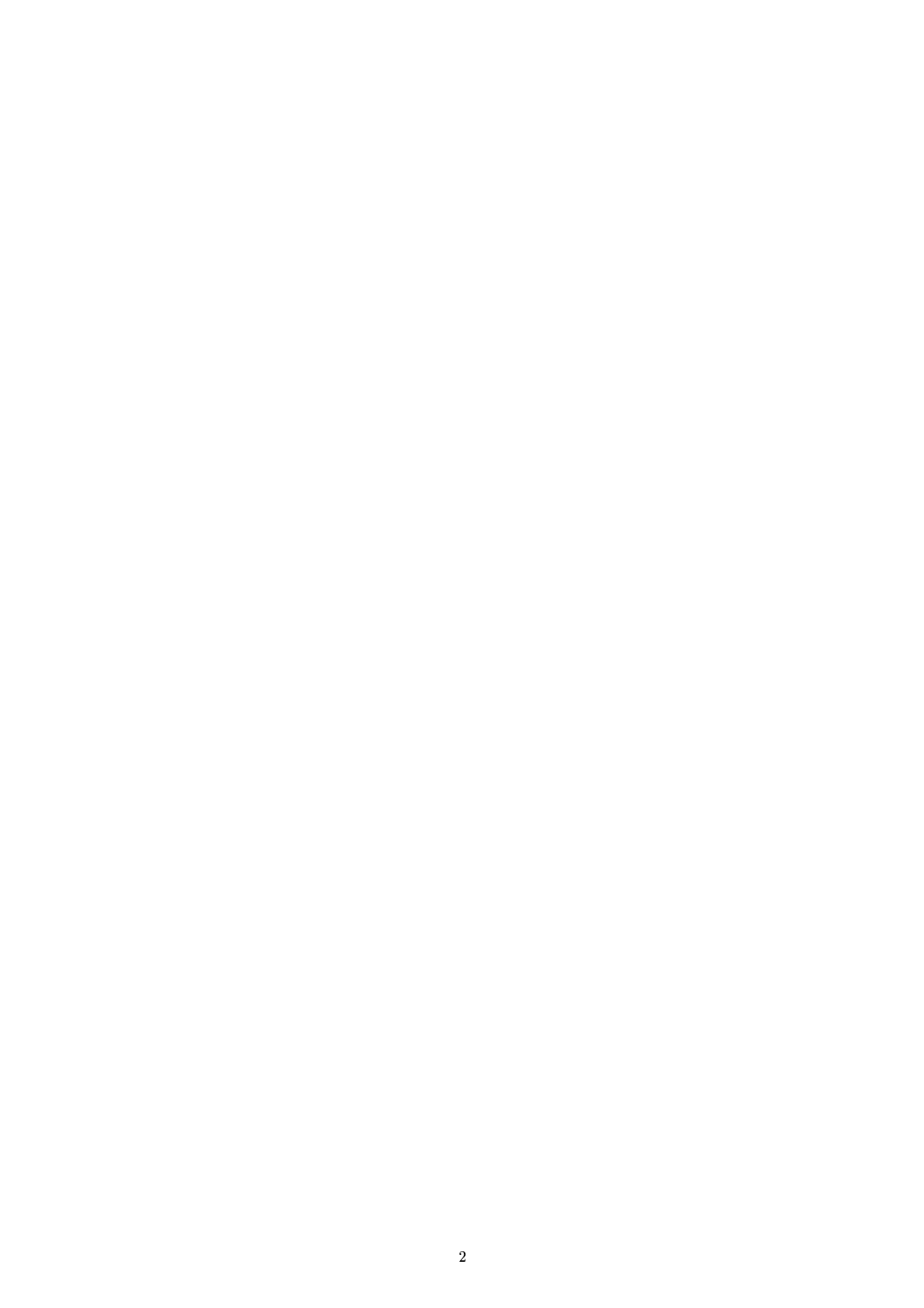# **- Andreas Andreas Andreas Andreas Andreas Andreas Andreas Andreas Andreas Andreas Andreas Andreas Andreas Andr**

| $\mathbf{1}$   | Foreword                                                                                                                                                                                                                                                            | 4                               |
|----------------|---------------------------------------------------------------------------------------------------------------------------------------------------------------------------------------------------------------------------------------------------------------------|---------------------------------|
| $\overline{2}$ | Research<br>2.1<br>2.2<br>2.3                                                                                                                                                                                                                                       | 5<br>5<br>5<br>6                |
| $\bf{3}$       | Personnel<br>3.1<br>3.2<br>3.3<br>3.4<br>3.5<br>3.6                                                                                                                                                                                                                 | 6<br>6<br>7<br>7<br>7<br>7<br>7 |
| 4              | Guests                                                                                                                                                                                                                                                              | 7                               |
| 5              | Results                                                                                                                                                                                                                                                             | 8                               |
| 6              | Grants/Projects<br>6.1<br>Grants of the Slovak Grant Agencies VEGA and APVT<br>6.2<br>6.3                                                                                                                                                                           | 11<br>11<br>12<br>12            |
| $\overline{7}$ | List of publications<br>7.1<br>7.2<br>Contributions to conference proceedings exercises in the set of the set of the set of the set of the set of the set of the set of the set of the set of the set of the set of the set of the set of the set of the set of the | 13<br>13<br>16                  |
| 8              | How to reach us<br>8.1<br>8.2                                                                                                                                                                                                                                       | 21<br>21<br>21                  |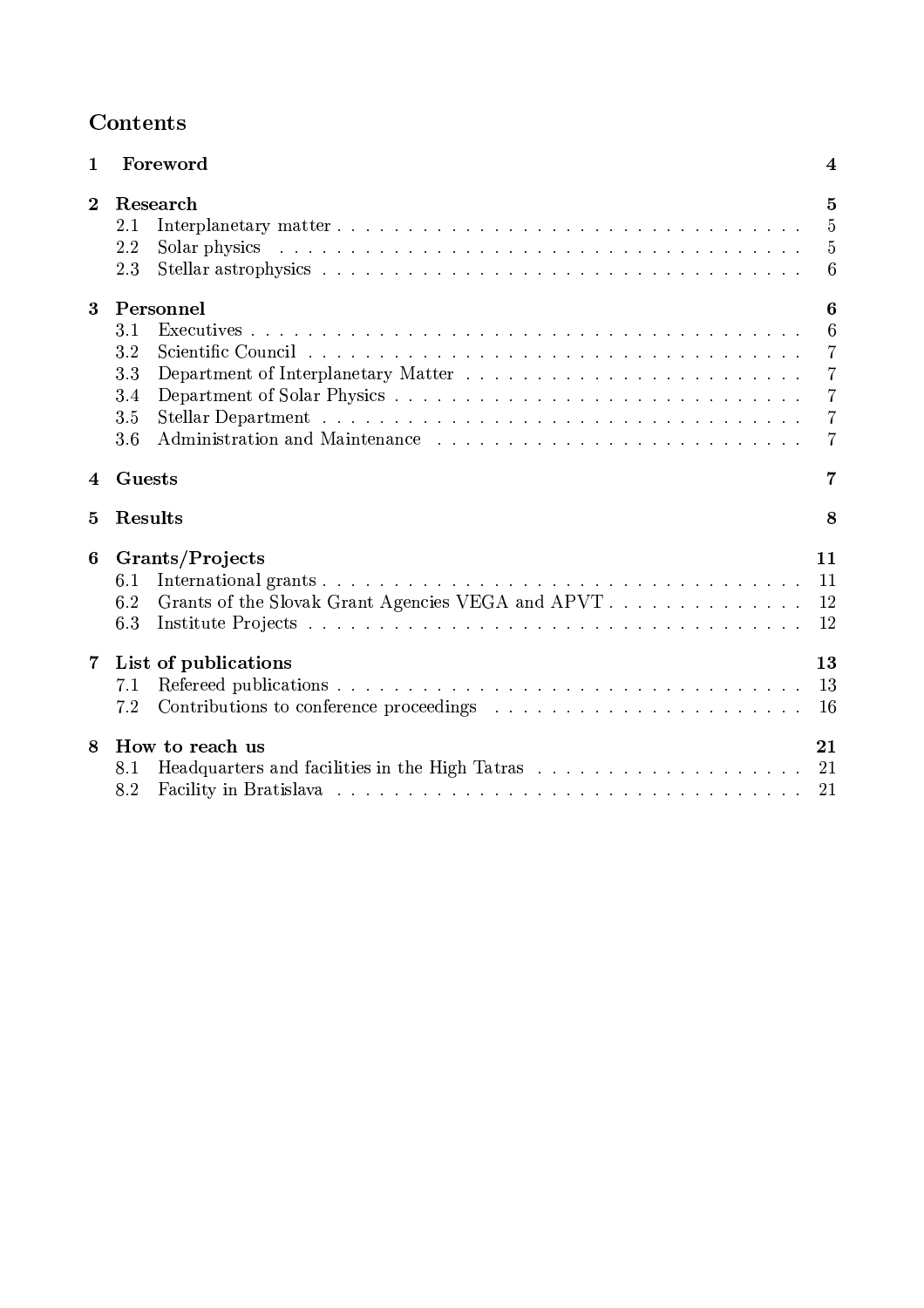#### $\mathbf{1}$ Foreword

This is the first issue of the English version of the Annual Report of the Astronomical Institute of the Slovak Academy of Sciences. Its structure and layout are, however, considerably different from those of the corresponding Slovak version (also available at our web page). Here, we focus almost uniquely on the scientific activities of the institute and omit a number of important "non-scientic" issues, like, e.g., financial matters of the institute, teaching commitments at universities, etc.; these can only be found in the Slovak version.

Looking back at the year 2002 and comparing our professional activities and results achieved during it with those of the previous years, we can be quite satisfied. Let me just briefly summarise major accomplishments. We have published 54 papers in internationally distinguished refereed journals and 55 articles in conference proceedings. A number of interesting results have been obtained, some of them being highlighted in what follows. Our institute plays a very important role in 14 well-established international projects and a number of informal collaborations. Our institute hosted and co-sponsored the NATO Advanced Research Workshop "The Nature of Time: Geometry, Physics and Perception," which turned out to be a very successful professional forum for 48 participants from 20 countries worldwide. We have also succeeded in substantially improving our observational facilities. A new 50-cm telescope for CCD photometry of variable stars was put into operation and a repair of the dome of the coronal station at Lomnický Peak has been completed. We have upgraded a few computers and bought a new, five-user licence of the Interactive Data language (IDL).

Yet, there were also a number of problems we had to face. The main, and most pressing one, is our meager budget for purchase of new literature. A majority of journals we keep receiving thanks to an exchange policy for current issues of our journal Contributions of the Astronomical Observatory Skalnaté Pleso (CAOSP). The last volume of the CAOSP (number 32) appeared in two regular issues. The journal is covered by the ISI and is electronically available from our web page (http://www.astro.sk) and the ADS database as well.

Ján Svoreň director of AI SAS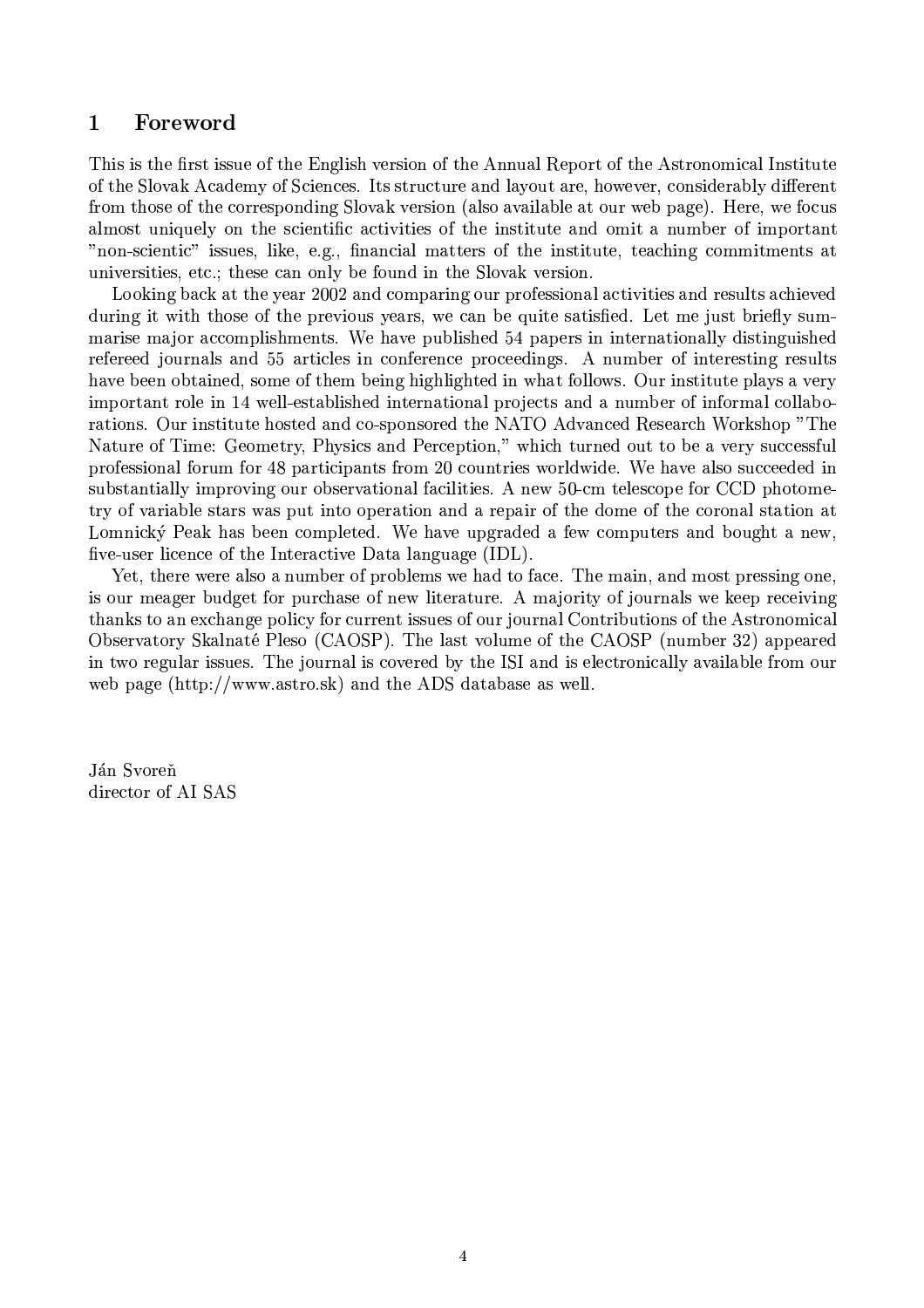#### $\overline{2}$ Research

#### $2.1$ Interplanetary matter

# **Observational facilities:**

Skalnaté Pleso Observatory - a 61 cm reflector with a CCD camera, an all sky fireball fish-eye camera; Modra Observatory - a receiver of a forward scatter meteor radar.

# Research activities:

- theoretical investigation of transfer orbits among different populations of small bodies in the Solar System regarding near-Earth objects.
- photometry and astrometry of asteroids,
- photometry and astrometry of comets,
- investigation of the activity of selected cometary nuclei and its influence on the physical and dynamical evolution of these bodies,
- a search for meteoroid streams of an asteroidal origin,
- investigation of the meteoroid population in the vicinity of the Earth's orbit,
- determination of the composition and physical properties of cosmic dust particles provided by NASA,
- $\bullet$  description of the distribution of meteoroid particles in the inner Solar System,
- study of the structure of selected meteor showers,
- study of the structure and dynamics of meteoroid streams and evolution of their parent bodies.
- theoretical investigation of meteor head echoes from the Springhill high-power meteor radar,
- identification of the meteor sporadic background activity by a forward scatter radio system,
- detection of ozone in the upper mesosphere with ground based radio observations,
- operation of fireball fish-eve cameras within the framework of the European Fireball Network.

#### Solar physics  $2.2$

# **Observational facilities:**

Stará Lesná Observatory - a horizontal solar telescope with spectrograph, photospheric and chromospheric refractors: Lomnický Peak Coronal Station - a double 20cm coronagraph with a spectrograph.

# **Research activities:**

- study of rotational characteristics of sunspots and surrounding photospheric plasma based on own measurements,
- spectral analysis of the quiet and active solar photosphere and chromosphere using spectra from Tenerife VTT observations,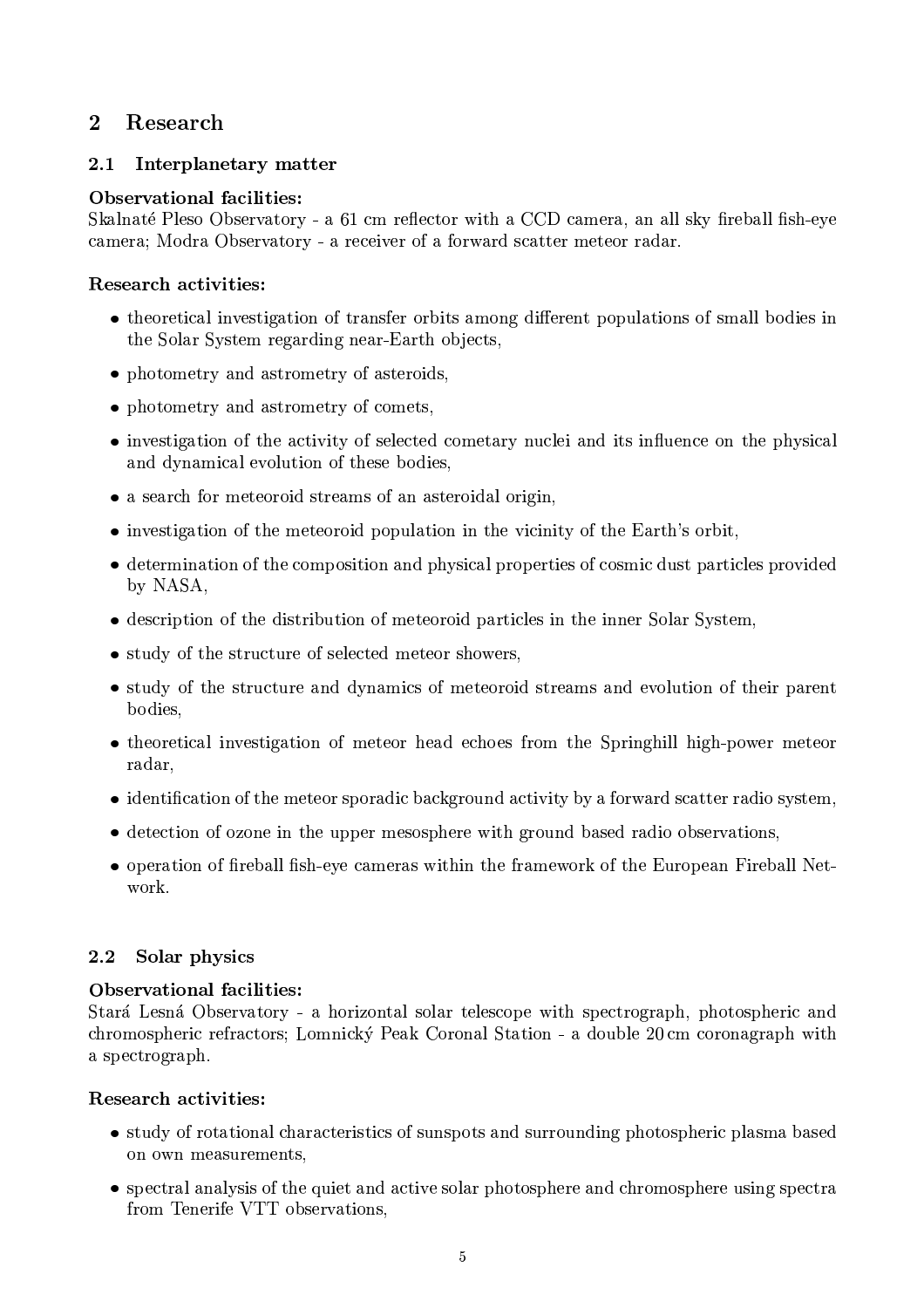- study of the dynamics and energy transfer in the quiet upper solar atmosphere from SOHO (SUMER, CDS, EIT) and TRACE satellites data,
- investigation of the coupling of a cosmic ray modulation and solar LDE flares and also coronal mass ejections,
- derivation of magnetic fields in specific coronal structures using own eclipse observations,
- analysis of coronal holes and their relation to the background and local magnetic fields and a relationship between polarization and intensity of the green line in different coronal structures.
- study of a time-latitudinal distribution and large-scale development of solar prominences,
- $\bullet$  observations of both the 530.3 nm and 637.4 nm emission coronal lines as well as the whitelight corona to study solar cycles.
- $\bullet$  preparation of the homogeneous coronal data set for the 530.3 nm coronal line,
- computation of the coronal index of solar activity.

#### 2.3 **Stellar astrophysics**

# Observational facilities:

Skalnaté Pleso Observatory and Stará Lesná Observatory - 60 cm photometric reflectors.

# Research activities:

- investigation of interacting binary and multiple systems, symbiotic stars, novae and novalike objects focused on physical processes during phases of their activity, studies of their origin, structure, evolution and physical conditions in the circumstellar environment,
- photometric detection of various manifestations of both regular and semi-regular stellar variability, models' construction explaining the behaviour of the systems,
- use of the IUE as well as HST databases for the spectroscopy of interacting binaries and direct HST images to study expanding envelopes of novae and symbiotic stars.
- spectroscopic investigation of  $Ap/CP$  (chemically peculiar) star phenomena based on spectra from ESO, Mt. Stromlo, Nauchnyj, Ondřejov, Rozhen and Zelenchuk observatories,
- $\bullet$  study of the chemical composition and properties of the atmospheres of CP stars, and the role of radiative difussion of some species,
- search for possible relations between the orbital parameters of binaries with Am components.

#### 3 Personnel

#### $3.1$ Executives

Director : J. Svoreň, deputy director : J. Žižňovský, scientific secretary : J. Rybák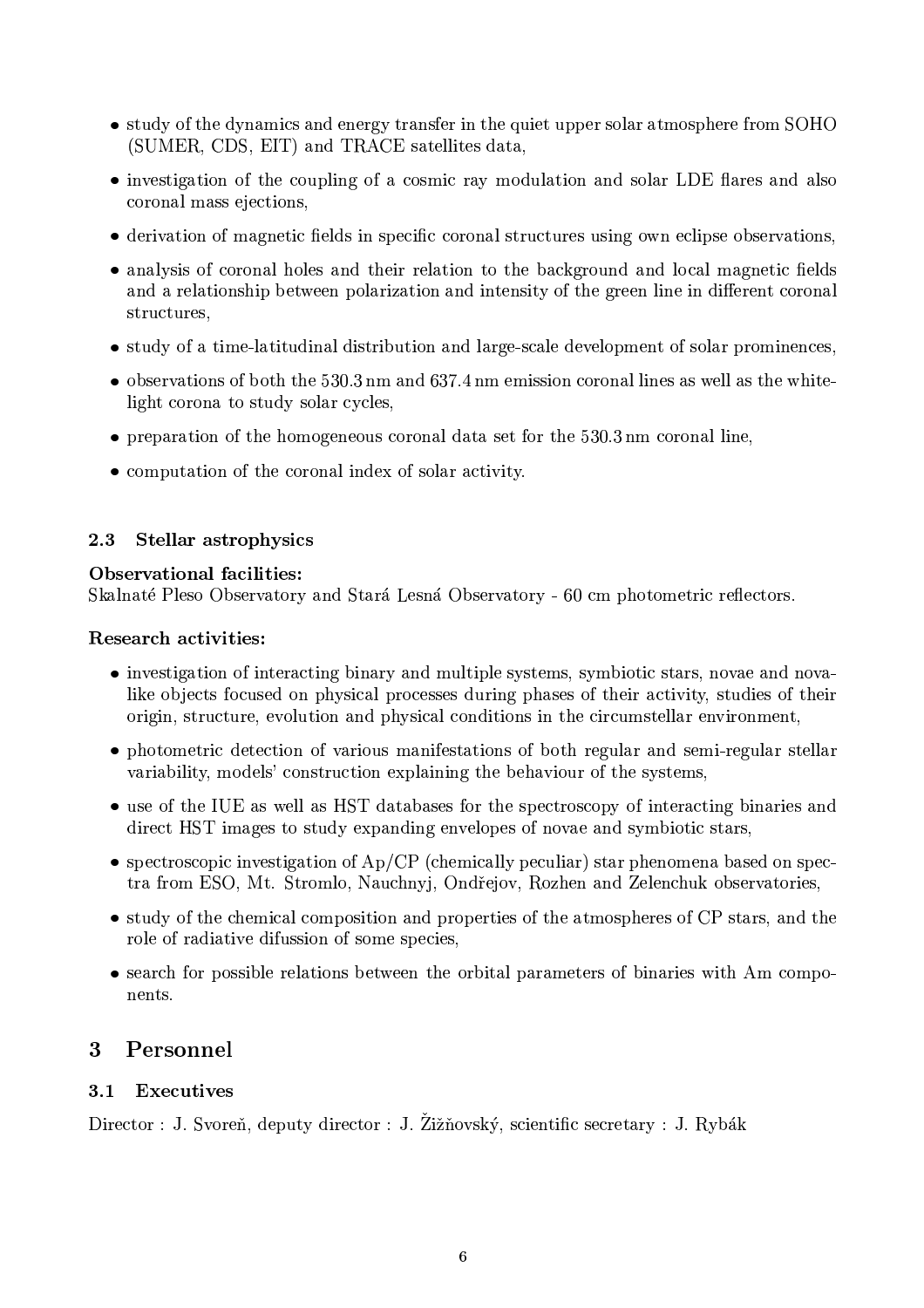#### **Scientific Council** 3.2

J. Grygar, A. Hajduk, D. Chochol, A. Kučera (chairman), L. Neslušan, V. Porubčan, J. Rybák, M. Saniga, A. Skopal, T. Pribulla (vice-chairman)

#### 3.3 Department of Interplanetary Matter

### Head: A. Hajduk

Staff in Bratislava: J. Farkašová, M. Hajduková, Jr., I. Kapišinský, M. Kocifaj, J. Pittichová (currently a post-doctoral scientist at the Institute for Astronomy, University of Hawaii, USA), E. Pittich, T. Paulech, V. Porubčan, N.A. Solovaya

Staff in the High Tatras: G. Červák (technician), M. Husárik, M. Jakubík (postgraduate student), M. Kamenický (postgraduate student), L. Neslušan, P. Rychtarčík (technician), J. Svoreň

#### **Department of Solar Physics** 3.4

Head: A. Kučera

Staff: P. Bendík (technician), K. Brčeková (postgraduate student), P. Gömöry (postgraduate student, since September 1), L. Klocok, J. Koza (postgraduate student), R. Mačura (technician), K. Maník (technician), M. Minarovjech, V. Rušin, M. Rybanský, J. Rybák, M. Saniga (NATO AR Fellowship in physics, International Solvay Institutes for Physics & Chemistry, Brussels, Belgium, until October 31), L. Scheirich (technician), J. Sýkora, F. Tomasz (postgraduate student, since September 1)

#### **Stellar Department**  $3.5$

# Head: J. Žižňovský

Staff: J. Budaj, A. Dobrotka (postgraduate student, since September 1), L. Hric, D. Chochol, R. Komžík, K. Kuziel (technician), T. Pribulla, P. Schalling (technician), A. Skopal, P. Schwartz (technician, since November 1), J. Tremko, M. Vaňko (postgraduate student), M. Zboril (currently a post-doctoral scientist at the AIP, Potsdam, Germany), J. Zverko

#### 3.6 **Administration and Maintenance**

Head: M. Alman Staff: J. Ambroz, F. Buzák, T. Drzewiecka, T. Griešová, Ľ. Hanigovský, T. Jukl, D. Novocký, A. Sanigová, M. Soltýsová, P. Zimmermann

#### $\overline{\mathbf{4}}$ Guests

In 2002, the following scholars visited our institute: P. Ambrož (Astronomical Institute, Ondřejov, Czech Republic), P. Bochníček (Geophysical Institute, Prague, Czech Republic), A. V. Borovik (Baikal Astrophysical Observatory, Institute of Solar-Terrestrial Physics, Irkutsk, Russia), L. Buccheri (Istituto di Astrofisica Spaziale e Fisica Cosmica – Sezione di Palermo, CNR, Palermo, Italy), C. Castro (Center for Theoretical Studies of Physical Systems, Clark Atlanta University, Atlanta, USA), G. Eichhorn (Smithsonian Astrophysical Observatory, Cambridge, USA), E. Hiei (National Astronomical Observatory, Tokyo & Meisei University, Tokyo, Japan), V. R. Khalack (National Astronomical Observatory, Kiev, Ukraine), E. L. Martin (Institute for Astronomy, University of Hawaii, USA & Laboratoire d'Astrophysique, Observatoire de Grenoble, France) Z. Mikulášek (Institute of Theoretical Physics and Astrophysics, Masaryk University, Brno, Czech Republic), G. Pupillo (ISAC (FISBAT) CNR, Bologna, Italy), T.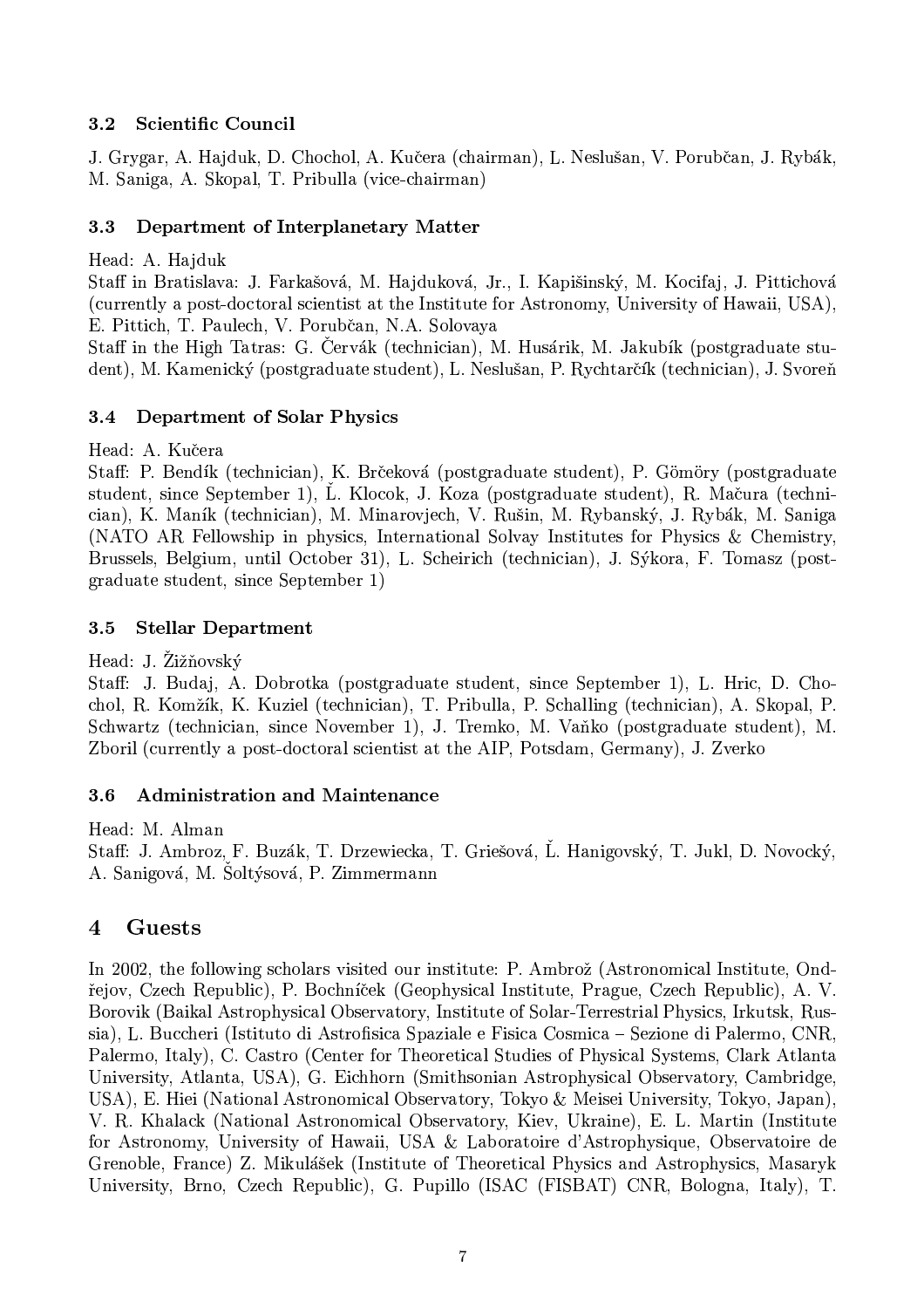Sakurai (National Astronomical Observatory, Mitaka, Japan), S. Shugarov (Sternberg Astronomical Institute, Moscow State University, Moscow, Russia), S. Štefl (Astronomical Institute, Ondřejov, Czech Republic).

#### **Results**  $\overline{5}$

The main results published by the staff of the Astronomical Institute in the year 2002 are briefly described below. Information about the grant(s) supporting the particular research as well as the reference to the published paper in the list of publications are given in brackets.

1/ Long-term photoelectric photometry of the symbiotic nova V1016 Cygni in the visible and infrared region allowed to determine 15 years period of the light variability. Spectroscopic observations in the ultraviolet region taken by the IUE satellite and the space Hopkins ultraviolet telescope showed that the continuum and emission line fluxes exhibit changes with the same period, but their maxima are shifted by 410 days. The periodic changes of activity of the hot component in the system are caused by an increase of the mass transfer rate from the red giant Mira type variable to the white dwarf and can be triggered by an orbital motion in the system (paper No. 29).

2/ Our calculations of radiative accelerations on Neon in the atmospheres of B stars revealed that they are lower than gravity and Ne should sink. This explains our recent observations of apparent Ne underabundances in HgMn stars (paper No. 5).

3/ A study of the space distribution of meteoroids within young dense filaments of the Leonids 1969 and 1999 has revealed that meteoroids in some parts of these young streams are distributed non-randomly. The observations are indicative of a progressive fragmentation of meteoroids after their release from their parent body. Similarly, a dense filament of the Lyrids 1982, observed in the orbit 120 years beyond the parent comet, is explained by a disintegration of a secondary larger chunk (paper No. 31).

4/ Within the project to obtain precise astrometrical positions of the selected comets and asteroids, there were reduced 664 precise positions of 42 comets and 273 precise positions of minor planets (papers Nos. 26, 45).

5/ The third part of the computer catalogue of brightness of long-period comets was completed and published. The catalogue, accessible from the author www homepage, gives 10 000 magnitude values for long-period comets observed in the years 1861-1976. Together with the apparent brightness of comets, the geometrical conditions of the observations, the diameters of objectives and the light-gathering powers of the telescopes used, the types of instruments, the methods, as well as references to original literature are included in the list (paper No. 46).

6/ A solution of differential equations of the perturbed motion for a particular case of the general problem of three-bodies was found, and possible Earth-crossers were identified as a source of possible local or global catastrophic events on the Earth (papers Nos. 44, 94).

7/ The next part of the Catalogue of short-period comets was done with the collaboration with Russia and its electronic version was published  $(\text{http://astro.savba-sk/cat}).$ 

8/ Potential parent bodies probably associated with the Taurid meteor complex were searched for among the Earth approaching asteroids known till September 2002. There were found 14 objects approaching the orbit of the Earth by 0.1 AU and their theoretical meteor radiants were calculated. As the most promising candidates for an association with the Taurid complex are the asteroids 1993 KA 2, 1889 VD 31, 1999 VK 12 and 2002 MX (paper No. 22).

9/Within the cooperation concerning the interpretation of meteor observations of hyperbolicorbit meteors, performed by the AMOR radar in New Zealand, the seazonally variable orbital parameters of a whole variety of theoretical meteor streams were predicted (paper No. 4).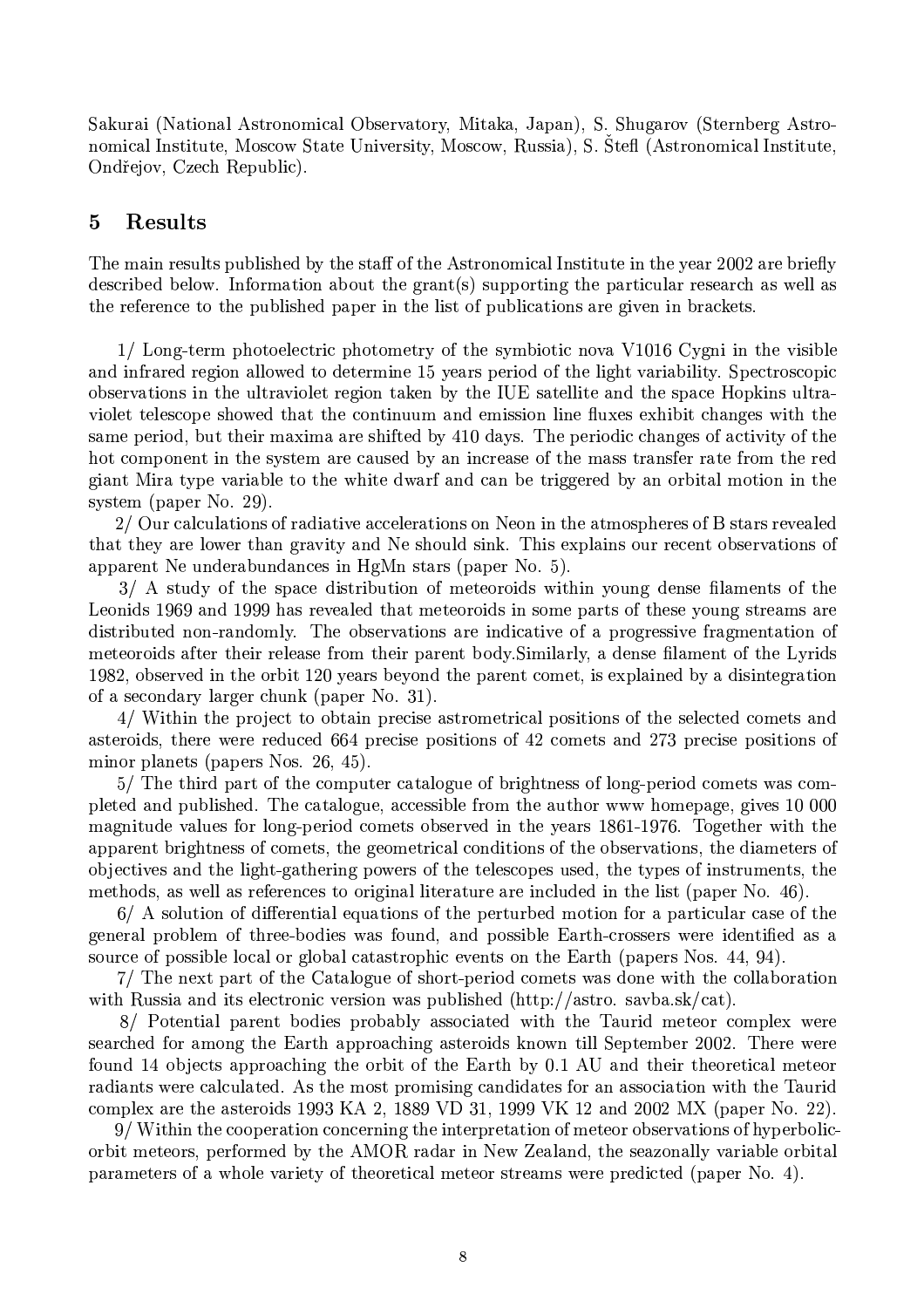10/ A synodic period of 4.8439 hours for the asteroid 107 Camilla was found on the basis of CCD photometry (paper No. 48).

11/ Spreading of cosmic dust particles in the interplanetary space was determined by analysing ejections of micron-sized particles from comet the Encke. An optical thickness of the Earth's atmosphere was found when solving the problem of interaction of the solar radiation with dust particles (papers Nos. 25, 67).

12/ It was convincingly shown that the results of the broadly published very high velocity meteors (100 - 500 km/s) from the high-power New Zealand AMOR system are untenable (paper No. 66).

13/ Photoelectric measurements obtained during the observations of bright comets were used to derive both extinction characteristics of atmosphere at the Skalnaté Pleso Observatory and the basic mechanism causing the extinction (paper No. 105).

14/ A new, original method for a reduction of solar spectra acquired by large CCD detectors was developed. An application of this method has allowed us to make more precise the physical parameters of the solar photosphere, in some cases by  $15\%$  (paper No. 52).

15/ By comparing both the limb green-line intensities and photospheric magnetograms we found a relation between the strength of magnetic field and coronal intensities. Behavior for the green corona intensities is different between high-latitude and mid-latitude regions, and this break occurs at the heliographic latitude of 45 deg. This relation enables us to extend the values of solar surface magnetic fields since 1976 back to 1939. From 1947 to 1992 the total magnetic flux grew at the cycle maxima by a factor of  $1.5 - 2$  (paper No. 35).

16/ Comparison of the Fourier and wavelet analysis results of the flare index has confirmed importance of different periodicities. It was found that periods 35, 116, and 276 days are real periods of the index and that the 68 a 198 days periods are just harmonic periods of the basic ones. A temporal distribution of the period appearance was determined also. The wavelet analysis has shown that the most pronounced period is concentrated to 35 days (in epochs 1998.3, 1999.9, and 2000.5 years), period 116 days (interval 1999.7-2000.4 years) and 276 days (interval approximatively from 1999.5) (paper No. 28).

17/ A temporal variability of the coronal index of the green coronal line for the epoch of almost 5 solar cycles was determined for all periods including 150 days, 1 year and 28 days in relation with the phase of the solar cycles. Enhancement of the period of 150 days was dominant before and after the maximum of the solar cycle during 4 out of 5 solar cycles under study. On the other hand, no such period was found during the maxima of solar activity. Significant variations of the periodicities around the rotational period up to 5 days were found to take place over short temporal intervals (paper No. 36).

18/ Long time series of daily values of the cosmic rays intensity, acquired by the neutron monitors of different rigidity (Calgary, Climax, Lomnický Štít and Huncayo/Haleakala) were analysed using the wavelets in the interval of periods between 60 and 1000 days. While 1.7 years period, which was the most pronounced in the temporal interval under study, strongly affects the profile of the cosmic rays intensity in the cycle 21 (especially in year 1982), 1.3 years period was significant mostly on the descending phases of cycles 20 and 22. The results support differences between solar activity in odd an even solar cycles (paper No. 24).

19/ We state an almost absolute identity of the global form of the solar corona and of its discrete large-scale coronal structures (coronal holes, condensations, streamers) with the strength and topology of the magnetic field which gives evidence for a dominant role of magnetic fields in the active processes in the Sun (paper No. 49).

20/ Different aspects of the large-scale distribution of the coronal Fe XIV 530.3 nm emission line brightness are presented. Evolution of this line intensity over the solar cycle is demonstrated and the relevance of the solar middle-latitude zones in variability and cyclicity of solar activity is emphasized (paper No. 50).

21/ A new model of spacetime has been put forward. The cornerstone of the model is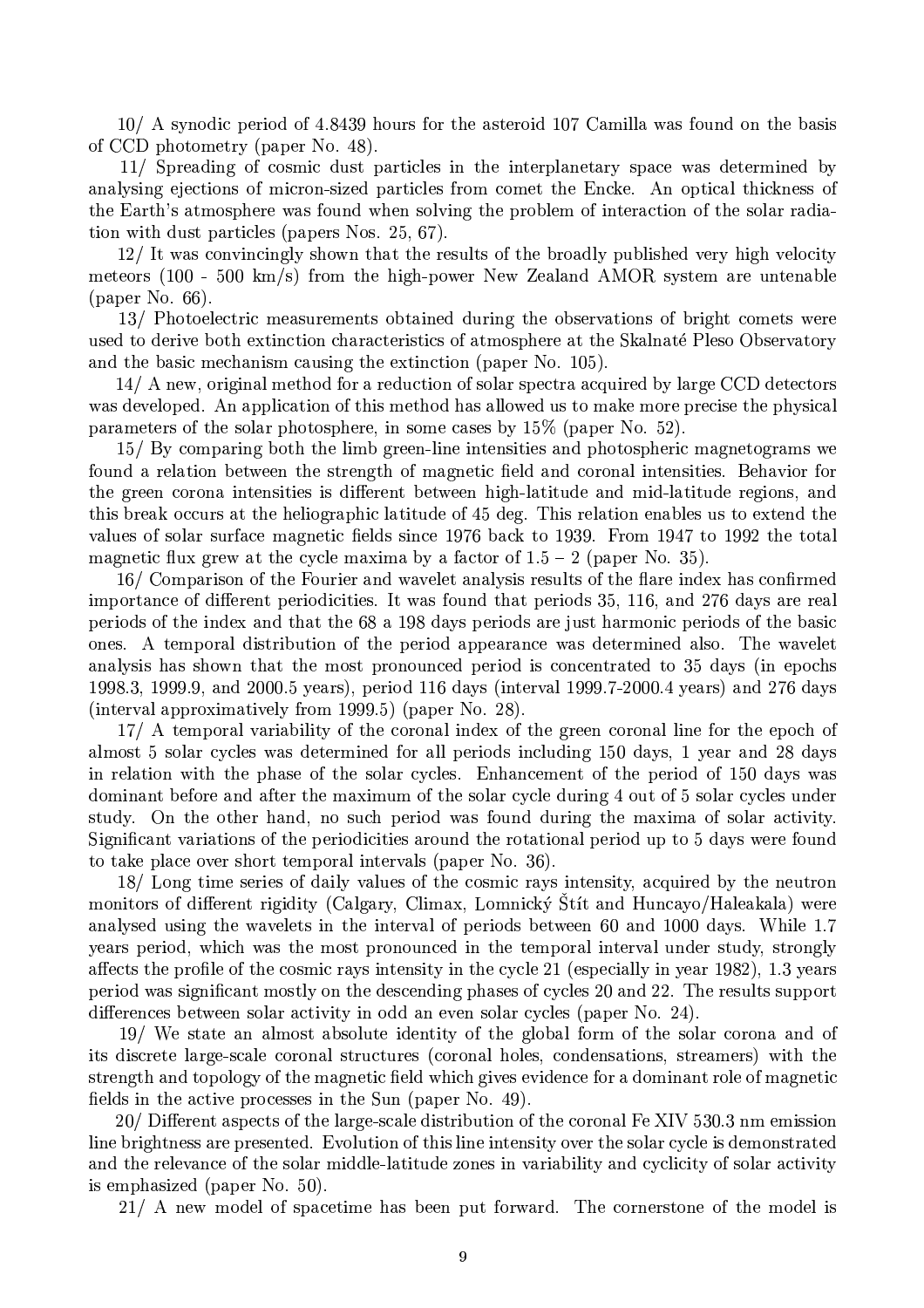the configurations of so-called fundamental elements associated with Cremona transformations generated by homaloidal webs of quadrics in a three-dimensional projective space. The model not only offers a unique explantion of the observed dimensionality (4) and signature  $(3+1)$  of the universe at large scales, but it also points to a possible link between the number of space coordinates and the intrinsic structure of the time dimension (papers Nos. 40,41 and 101).

22/ Ground based spectroscopic and radio observations as well as our original HST imaging of CH Cygni during its active phases showed the presence of the high-velocity mass outflow from the system up to  $4000 \text{ km/s}$ . A new quantitative method was elaborated, based on which we determined the mass loss rate from the system to  $2-4\times10^{-6}$  mass of the Sun/year. An application of this method to other eruptive symbiotic stars will allow us to understand better the nature of their outbursts (paper No. 42).

23/ On the CCD photometry observations basis in the BVRI colours of the symbiotic star YY Her the primary minimum was covered in detail, and at the same time the minimum was interpreted by an eclipsing effect. The preliminary results were published together with a challenge to the international photometry campaign. In the frame of the campaign a great deal of observation material was gathered at observatories in Czech Republic, Greece and Slovakia (papers Nos. 70, 71).

24/ Photoelectric photometry, acquired on a long-term basis at the Skalnate Pleso and Stara Lesna observatories, was used for a quantitative and qualitative description of the flickering activity of the recurrent nova T CrB. There was studied a process of mass transfer from the red giant to the white dwarf through an accretion disc. On the basis of the energy balance of flickering, the latter was located in the internal parts of the accrection disc and on the surface of the white dwarf, whose presence in the system we resolved in the previous years. A constant size/area of the turbulent regions in the accretion disc was, with respect to the primary model, replaced by several free parameters, which shifts high-energy flickering effects of a long duration into the external regions of the accretion disc. Further observational support of this scenario was also found in the literature (paper No. 68).

25/ Brightness variation orbital modulations study results of the cataclysmic star V Sge in intensity scale in high, medial and low activity states of system were published. A brightness variation amplitude increases when the system goes from the low to high activity states. Photometry behaviour of the object is possible to explain provided that the radiation comes also from the warmed side of the secondary element. Its sequential eclipse by an accretion disc is shown by secondary minimum existence (papers Nos. 51, 102).

26/ Our photoelectric observations of four contact binaries U Peg, YY CrB, OU Ser and EQ Tau were used to find photometric elements from their light curves. The 13 degrees migration of the cool spot on the surface of the primary component of U Peg in the direction of the orbital motion was detected. The photometric elements of YY CrB and OU Ser, determined for the first time, were used together with published spectroscopic elements to find the masses of the components. An analysis of all published minima times of EQ Tau support the presence of the third body in the system (paper No. 33).

27/ The first ground-based photoelectric light curves of the contact systems FN Cam and EX Leo were obtained and used for the determination of their photometric elements. The masses of the components were determined using the known mass-ratio, semi-major axis and inclination of the orbit (paper No. 32).

28/ The photoelectric and CCD observations of 35 eclipsing binaries obtained at the observatories Skalnaté Pleso, Stará Lesná and Roztoky led to the determination of 90 minima times. New epehemerides of these binaries were determined using all available minima times (paper No. 34).

29/ Detailed spectroscopic and photometric investigation of the eclipsing binary V505 Mon showed that the more massive component is surrounded by a disk, which prevents its spectroscopic detection. The CII line profiles in UV region enabled to determine the rotational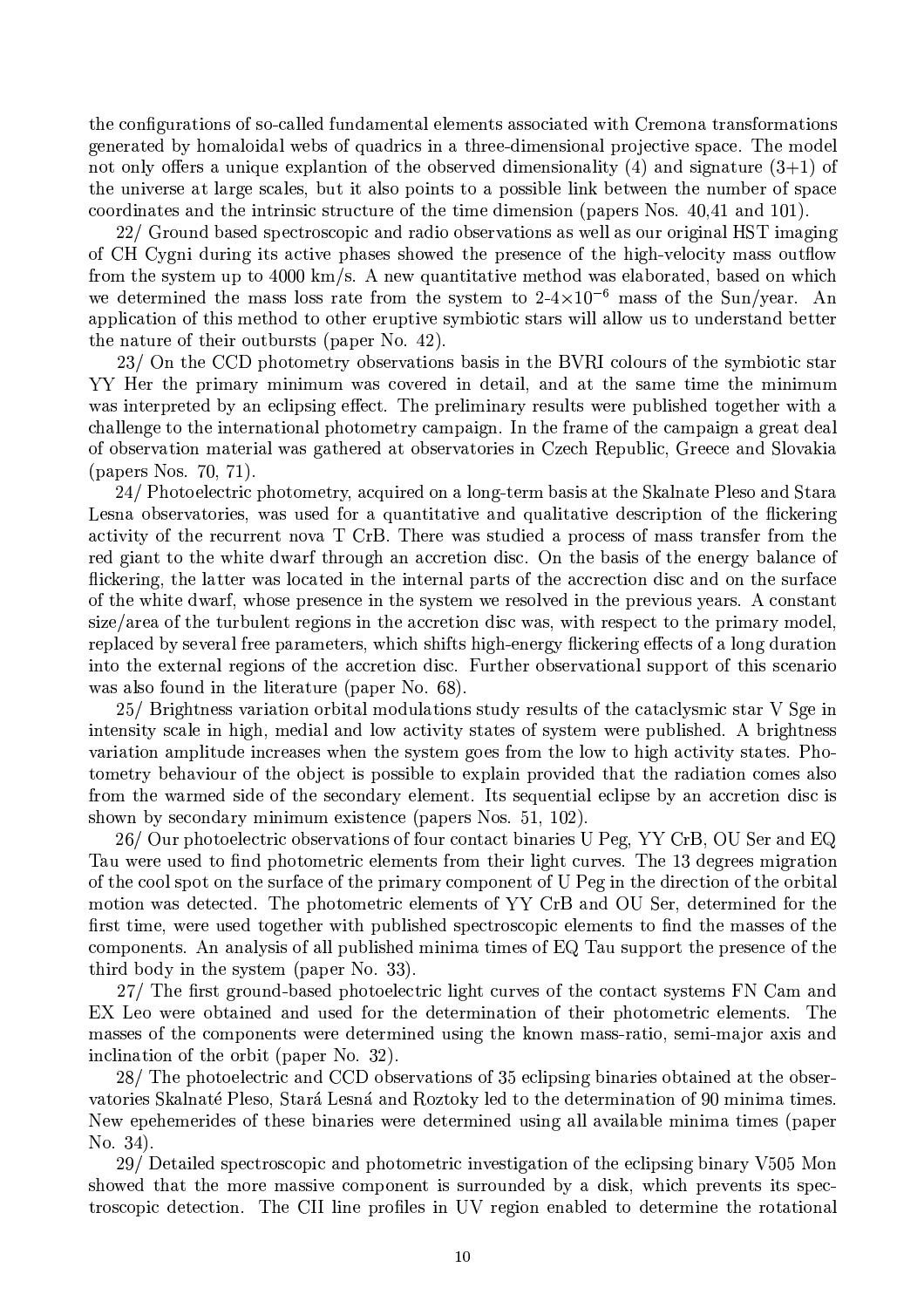velocity of the disk. The masses of the components determined from the radial velocities of the primary component and dimensions of the disk are 1 and 6.1 solar masses. It was shown that V 505 Mon is a prototype of the group of similar binaries of early spectral type: V742 Cas, V1362 Cyg, V2174 Cyg, V447 Sct and FY Vel (paper No. 72).

30/ Imaging of the symbiotic star CH Cyg obtained by the Hubble Space Telescope and the radio telescope showed the presence of an extended bipolarly shaped nebula around the system. Time sequence of the radio maps revealed a precession of the main axis of the high-velocity jets. Photometric observations indicated an eclipse of the active component by the cool giant on the long 14.5-year period orbit of the triple-star system (paper No. 6).

31/ New photometric observations of long-term monitored symbiotic stars were presented. A majority of the observations were carried out at the Skalnaté Pleso and Stará Lesná observatories. The most important result is a monitoring of the prototype of symbiotic stars Z And during its recent activity (paper No. 43).

32/ Analysis of the spectral energy distribution in symbiotic stars confirmed the basic threecomponent model of their radiation. Only in the case of AR Pay it was possible to explain its combined radiation by a model of a large accretion disk around a mean-sequence star (paper No. 103).

33/ The remarkable spectral feature at 670.8 nm in HD101065 was considered in two ways: (i) as a blend of the Li I and REE lines and, (ii) as a blend of REE lines alone. It was shown by model calculations that the Li I lines absorb significantly in the range 670.772 - 670.802 nm. and the resulting abundance of lithium is log  $N(Li/H) = -8.7$  what is near to the primordial value (paper No. 109).

#### Grants/Projects 6

#### International grants  $6.1$

- Since 1997, Humboldt project Spectroscopic and photometric investigation of the circumstellar matter in symbiotic stars - principal investigators: A. Skopal, H. Drechsel
- 2000-2002, Slovak-Japanese project Observational studies of solar activity using coronagraphs - principal investigator: V. Rušin
- 2000-2002, NATO Collaborative Linkage Grant Structure of time and quantum computing: pregeometric/discrete space-time approach - principal investigator: M. Saniga
- 2001-2002, Projekt NATO ARF Algebraic geometrical structure of space-time principal investigator: M. Saniga
- $\bullet$  2001-2003, Project CNR-SAV La struttura matematica del tempo soggetivo principal investigators: R. Buccheri, M. Saniga
- 2001-2003, Project DFG Solar granulation principal investigators: H. Wöhl, A. Kučera, J. Rybák
- 2001-2003, Slovak-Czech project Complex investigation of cool chemically peculiar stars - principal investigator: J. Žižňovský
- 2001-2003, Projekt EOARD Comparison and cross-calibration of green line coronal data from the Astronomical Institute of the Slovak Academy of Sciences with measurements from coronal stations at Sacramento Peak Observatory (USA), and Mt. Norikura (Japan) - principal investigator: V. Rušin
- 2002-2005, Slovak-UK project Processes of interaction in classical novae and symbiotic stars - principal investigators: A. Skopal, M.F. Bode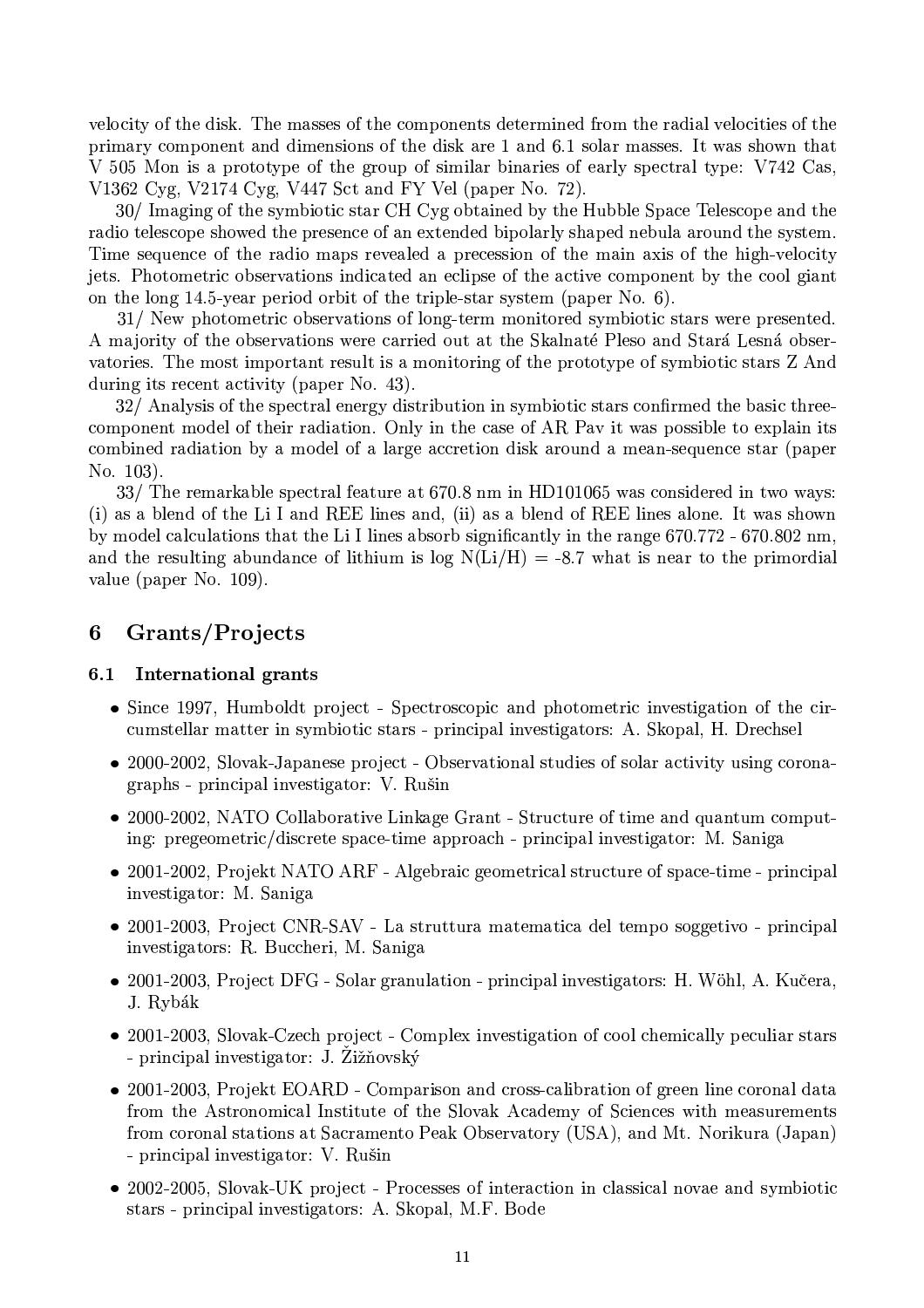• 2002-2006, Project EU HPRN-CT - European solar magnetism network - principal investigators: R. Rutten, A. Kučera

# 6.2 Grants of the Slovak Grant Agencies VEGA and APVT

- 2000-2002 Physical processes of the origin and development of the chemical peculiarity of early stars - principal investigator: J. Žižňovský
- 2000-2002 Physics and dynamics of meteoroids and micrometeoroids in the interplanetary environment and on encounter with the Earth - principal investigator: A. Hajduk
- 2000-2002 Magnetism, dynamics and variability of the solar atmosphere principal investigator: A. Kučera
- $\bullet$  2001-2003 Source regions of sungrazers principal investigator: E. Pittich
- 2001-2003 Acretion, mass transfer and their physical manifestations in cataclysmic binaries and related objects - principal investigator: L. Hric
- 2001-2003 Magnetic field of the solar corona from emission and polarization of its radiation - principal investigator: J. Sýkora
- $\bullet$  2001-2003 The dynamics of meteor streams and the evolution of their parent bodies -principal investigator: J. Svoreň
- $\bullet$  2001-2003 Active atmospheres of solar type stars: spots and their relations to other types of activity - principal investigator: M. Zboril
- 2001-2003 Asteroidal meteoroid streams and near-Earth meteoroid population principal investigator: V. Porubčan
- $\bullet$  2001-2003 Multifrequency analysis of stars in interaction principal investigator: D. Chochol
- 2001-2003 Cycle activity in the solar corona principal investigator: M. Rybanský
- 2002-2005 Photometry of interacting binaries principal investigator: D.Chochol
- 2002-2005 Slovak photometric telescopes network for studies of selected physical processes in variable stars - principal investigator: L. Hric

# 6.3 Institute Projects

- Radar studies of the faint component of the interplanetary matter principal investigator: A. Hajduk
- Structure of meteor streams principal investigator: V. Porubčan
- $\bullet$  Cosmic dust principal investigator: I. Kapišinský
- Dynamics of comets and asteroids and investigation of cometary dust principal investigator: E. Pittich
- The astrometry of asteroids and the mutual interaction of interplanetary matter principal investigator: L. Neslušan
- Photometry of comets and asteroids and cometary astrometry principal investigator: J. Svoreň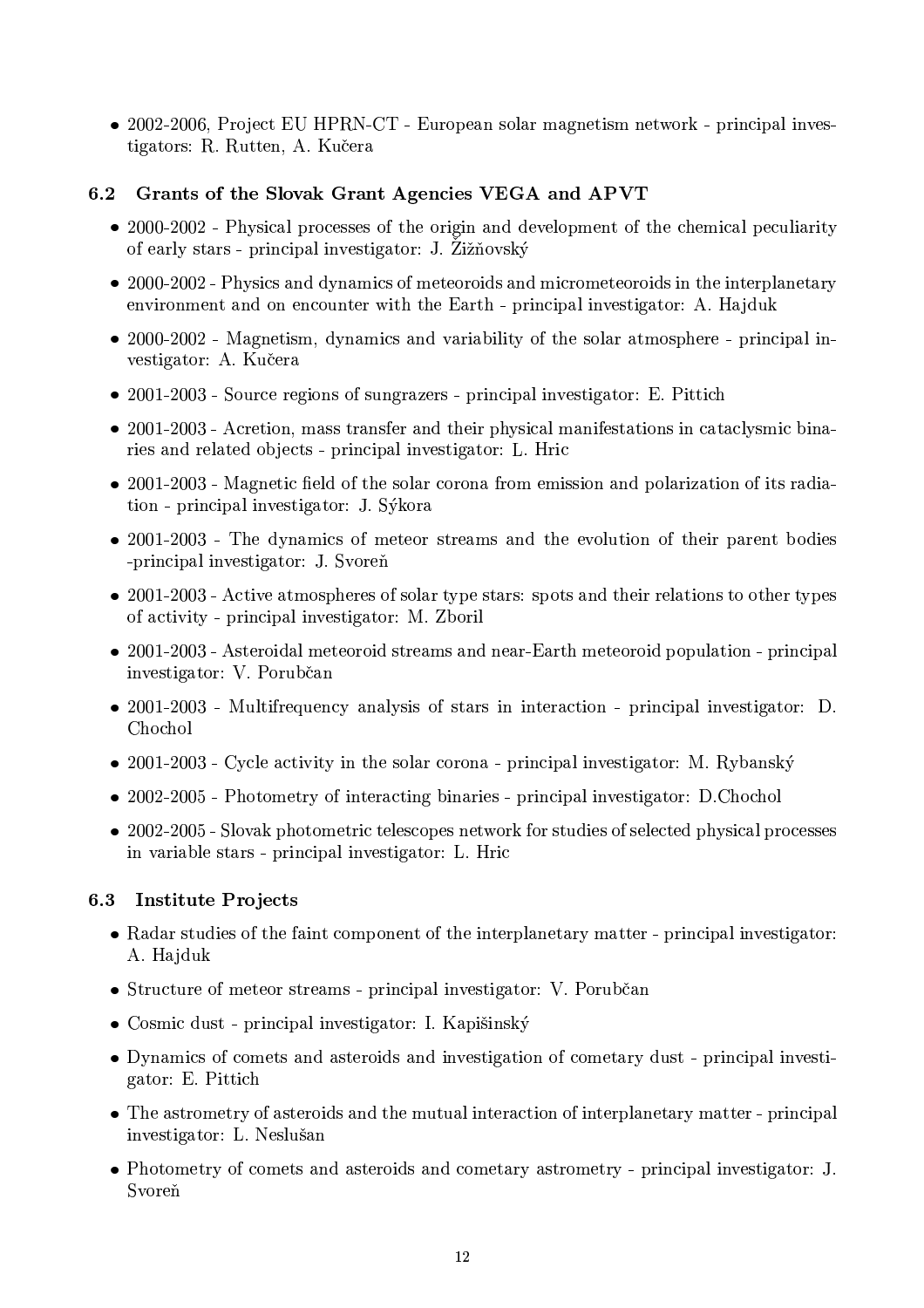- Study of variable phenomena of early spectral type stars and automatization of their observations - principal investigator: J. Žižňovský
- Chemically peculiar stars principal investigator: J. Zverko
- $\bullet$  Close binaries principal investigator: D. Chochol
- Cataclizmic variable stars principal investigator: L. Hric
- Symbiotic stars principal investigator: A. Skopal
- $\bullet$  Solar eclipses principal investigator: V. Rušin
- $\bullet$  Solar corona principal investigator: M. Rybanský
- Solar protuberances and automatization of solar observations principal investigator: M. Minarovjech
- Dynamics of solar photosphere and chromosphere principal investigator: A. Kučera
- · Solar cycle and Solar-terrestrial relations principal investigator: J. Sýkora

#### List of publications  $\overline{7}$

#### Refereed publications  $7.1$

1. AMADO, Pedro - ZBORIL, Milan: Photometric and TiO modeling of the starspots on AG Dor and HU Vir. In: Astronomy and Astrophysics, 2002, vol. 381, p. 517-523.

2. BADALYAN, Olga G. - OBRIDKO, Vladimir N. - SÝKORA, Július: Direction of the coronal green line polarization as derived from the eclipse measurements. In: Contributions of the Astronomical Observatory Skalnaté Pleso, 2002, vol. 32, p. 49-61.

3. BADALYAN, Olga G. - OBRIDKO, Vladimir N. - SÝKORA, Július: Polarization in the 530.3 nm emission line and coronal magnetic field structure. In: Contributions of the Astronomical Observatory Skalnaté Pleso, 2002, vol. 32, p. 175-189.

4. BAGGALEY, Jack W. - NESLUŠAN, Luboš: A model of the heliocentric orbits of a stream of Earth-impacting interstellar meteoroids. In: Astronomy and Astrophysics, 2002, vol. 382, p. 1118-1124.

5. BUDAJ, Ján - DWORETSKY, Michael: Radiative accelerations on Ne in the atmospheres of late B stars. In: Monthly Notices of the Royal Astronomical Society, 2002, vol. 337, p. 1340-1348.

6. CROCKER, Matthew - DAVIS, Richard, J. - SPENCER, Robert E. - EYRES, Stewart - BODE, Michael, F. - SKOPAL, Augustin: The symbiotic star CH Cygni. III. A precessing radio jet. In: Monthly Notices of the Royal Astronomical Society, 2002, vol. 335, p. 1100-1108.

7. EYRES, Stewardt - BODE, Michael F. - SKOPAL, Augustin - CROCKER, Matthew -DAVIS, Richard - TAYLOR, Arny - TEODORANI, Massimo - ERRICO, Luidi - VITTONE, Alberto - ELKIN, Vladimir, G.: The symbiotic star CH Cygni. II. The ejecta from the 1998-2000 active phase. In: Monthly Notices of the Royal Astronomical Society, 2002, vol. 335, p. 526-538.

8. HAJDUK, Anton: The Anthropic cosmological principle and the Omega Point. In: Ultimate Reality and Meaning Journal, - Interdisciplinary Studies in the Philosophy and Understanding, 2002, vol. 25, p. 26-35.

9. HAJDUKOVÁ jr., Mária: Pseudohyperbolické meteory v meteorických rojoch. In: Meteorické správy, 2002, vol. 23, s. 89-92.

10. HUSÁRIK, Marek: Modelovanie tvaru asteroidov. In: Meteorické správy, 2002, vol. 23, s. 68-73.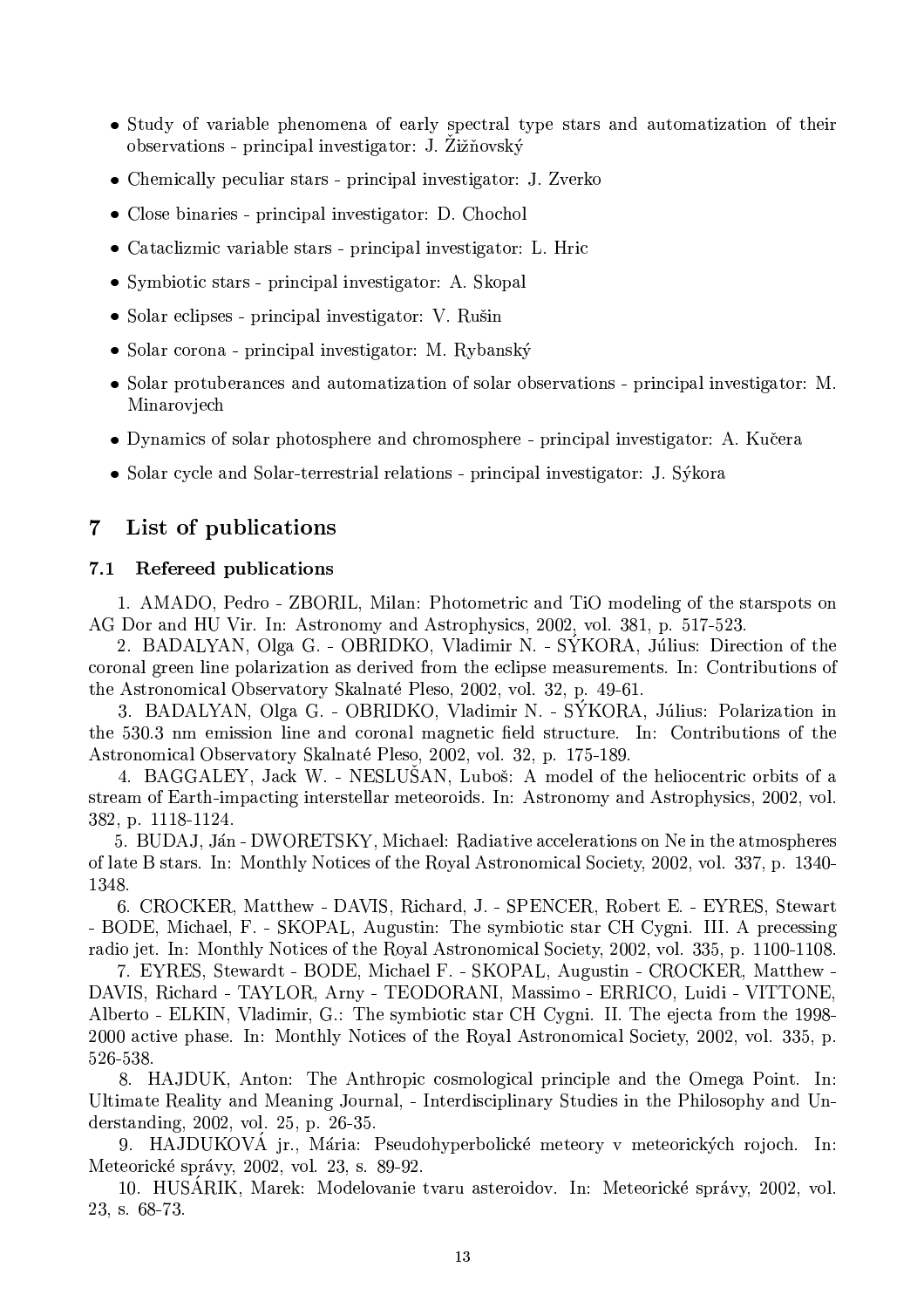11. CHOCHOL, Drahomír - VITTONE, Alberto: Multifrequency behaviour of symbiotic novae. In: Memorie of the Societá Astronomica Italiana, 2002, vol. 73, p. 232-241.

12. JAKUBÍK, Marián - NESLUŠAN, Luboš: Poznámka k ejekcii komét do Oortovho oblaku. In: Meteorické správy, 2002, vol. 23, s. 101-110.

13. KAMENICKÝ, Milan: Vplyv slnečnej aktivity na jasnost komét. In: Meteorické správy, 2002, vol. 23, s. 28-33.

14. KOCIFAJ, Miroslav: Analytical solution of the extended single-body problem and its applications. In: Contributions of the Astronomical Observatory Skalnaté Pleso, 2002, vol. 32, p. 25-38.

15. KOCIFAJ, Miroslav: On uncertainty of determination of particle optical thickness in atmospheric environment. In: Contributions of the Astronomical Observatory Skalnaté Pleso, 2002, vol. 32, p. 5-24.

16. KOCIFAJ, Miroslav: Dynamické efekty tlaku žiarenia u poréznych kozmických častíc. In: Jemná optika a mechanika, 2002, vol. 11/12, s. 352-358.

17. KOCIFAJ, Miroslav: Medzihviezdna extinkcia kozmickými časticami nesférického tvaru. In: Meteorické správy, 2002, vol. 23, s. 34-46.

18. KOCIFAJ, Miroslav: O rozpoznávaní mimozemských častíc v strednej atmosfére Zeme. In: Meteorické správy, 2002, vol. 23, s. 47-56.

19. KOCIFAJ, Miroslav - DARULA, Stanislav: ModelSky - jednoduchý nástroj pre modelovanie rozloženia jasu na oblohe. In: Meteorologické zprávy, 2002, vol. 55, s. 110-118.

20. KOCIFAJ, Miroslav - KOHÚT, Igor: Prehodnotenie informačného obsahu optickej hustoty polotieňa Zeme. In: Meteorické správy, 2002, vol. 23, s. 57-67.

21. KOCIFAJ, Miroslav - ZAUJEC, Pavol - KOHUT, Igor: O reprezentatívnosti optických parametrov aerosolovej substancie vzduchových hmět. Meteorologické zprávy, 2001, vol. 54, s. 168-175.

22. KORNOŠ, Leoš - PORUBČAN, Vladimír: Tauridy a ich asociované materské telesá. In: Meteorické správy, 2002, vol. 23, s. 7-14.

23. KOZA, Július - KUČERA, Aleš: Spectral line response to temperature perturbation in solar and stellar photospheric models - I. Neutral FeI line case. In: Contributions of the Astronomical Observatory Skalnaté Pleso, 2002, vol. 32, p. 190-204.

24. KUDELA, Karel - RYBÁK, Ján - ANTALOVÁ, Anna - STORINI, Marisa: Time evolution of low-frequency periodicities in cosmic ray intensity. In: Solar Physics, 2002, vol. 205, p. 165-175.

25. NESLUSAN, Luboš: A comparison between the compositions of cometary and interstellar materials. In: Contributions of the Astronomical Observatory Skalnaté Pleso, 2002, vol. 32. p. 145-174.

26. NESLUŠAN, Luboš: Astrometry of minor planets made at the Skalnat Pleso Observatory in the year 2000. In: Contributions of the Astronomical Observatory Skalnaté Pleso, Supplement Series, 2002, vol. 32, p. 205-235.

27. NESLUŠAN, Luboš: Fotografické meteory ďalekej kométy 43P/Wolf-Harrington. In: Meteorické správy, 2002, vol. 23, s. 1-6.

28. ÖZGÜC, Atila - ATAC, Tamer - RYBÁK, Ján: Flare index variability in the ascending branch of solar cycle 23. In: Journal of Geophysical Research - Space Physics, 2002, vol. 107, p. 1146.

29. PARIMUCHA, Štefan. - CHOCHOL, Drahomír - PRIBULLA, Theodor - BUSON, Lucio - VITTONE, Alberto: Multiwavelength evidence for a 15-year periodic activity in the symbiotic nova V1016 Cygni. In: Astronomy and Astrophysics, 2002, vol. 391, p. 999-1004.

30. PORUBČAN, Vladimír: Meteorický roj Kvadrantíd: aktivita, radiant, dráha a povod. In: Meteorické správy, 2002, vol. 23, s. 83-88.

31. PORUBČAN, Vladimír - TÓTH, Juraj - YANO, Hajime: On fragmentation of meteoroids in interplanetary space. In: Contributions of the Astronomical Observatory Skalnaté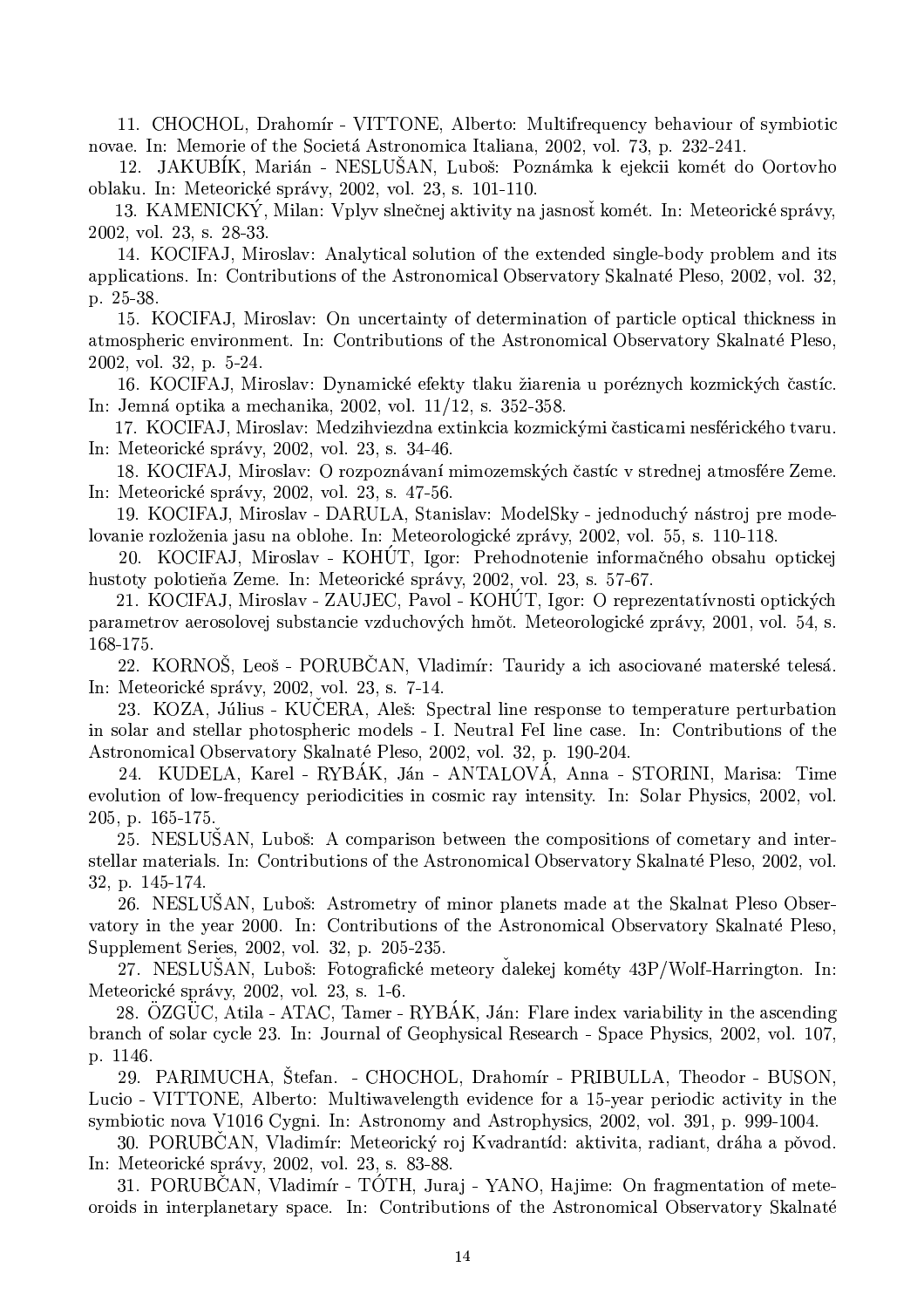Pleso, 2002, vol. 32, p. 132-144.

32. PRIBULLA, Theodor - CHOCHOL, Drahomír - VAŇKO, Martin - PARIMUCHA, Štefan.: The first ground-based photometry of contact binaries FN Cam and EX Leo. In: Information Bulletin on Variable Stars, 2002, no. 5258, p. 1-4.

33. PRIBULLA, Theodor - VANKO, Martin: Photoelectric photometry of eclipsing contact binaries: U Peg, YY CrB, OU Ser and EQ Tau. In: Contributions of the Astronomical Observatory Skalnaté Pleso, 2002, vol. 32, p. 79-98.

34. PRIBULLA, Theodor - VAŇKO, Martin - PARIMUCHA, Štefan. - CHOCHOL, Drahomir: New photoelectric and CCD minima and updated ephemerides of selected eclips. binaries. In: Information Bulletin on Variable Stars, 2002, no. 5341, p. 1-4.

35. RUSIN, Vojtech - RYBANSKÝ, Milan: The green corona and magnetic fields. In: Solar Physics, 2002, vol. 207, p. 47-61.

36. RYBÁK, Ján - DOROTOVIČ, I.: Temporal Variability of the Coronal Green-Line Index (1947-1998). In: Solar Physics, 2002, vol. 205, p. 177-187.

37. SANIGA, Metod: A furher note on a formal relationship between the arithmetic of homaloidal nets and the dimensions of transfinite space-time. In: Chaos, Solitons and Fractals, 2002, vol. 13, p. 1571-1573.

38. SANIGA, Metod: Arithmetic of plane Cremona transformations and the dimensions of transfinite heterotic string space-time. In: Chaos, Solitons and Fractals, 2002, vol. 13, p. 1537-1540.

39. SANIGA, Metod: Lines on Del Pezzo surfaces and transfinite heterotic string spacetime. In: Chaos, Solitons and Fractals, 2002, vol. 13, p. 1371-1373.

40. SANIGA, Metod: On 'spatially' anisotropic pencil-space-times associated with a quadrocubic Cremona transformation. In: Chaos, Solitons and Fractals, 2002, vol. 13, p. 807-814.

41. SANIGA, Metod: Quadro-quartic Cremona transformation and four-dimensional pencilspace-times with the reverse signature. In: Chaos, Solitons and Fractals, 2002, vol. 13, p. 797-805.

42. SKOPAL, Augustin - BODE, Michael, F. - CROCKER, Matthew - DRECHSEL, Horst - EYRES, Stewart - KOMZIK, Richard: The symbiotic star CH Cygni. IV. Basic kinematics of the circumstellar matter during active phases. In: Monthly Notices of the Royal Astronomical Society, 2002, vol. 335, p. 1109-1119.

SKOPAL, Augustin - VANKO, Martin - PRIBULLA, Theodor - WOLF, Marek -43. SEMKOV, Evgeni - JONES, Albert: Photometry of symbiotic stars. X. EG And, Z And, BF Cyg, CH Cyg, V1329 Cyg, AG Dra, RW Hya, AX Per and IV Vir. In: Contributions of the Astronomical Observatory Skalnaté Pleso, 2002, vol. 32, p. 62-78.

44. SOLOVAYA, Nina, A. - PITTICH, Eduard: Solution of equations of the perturbed motion in the general three-body problem. In: Contributions of the Astronomical Observatory Skalnaté Pleso, 2002, vol. 32, p. 117-131.

45. SVOREN, Ján: 36 years of astrometry of minor planets at the Skalnaté Pleso Observatory. In: Memorie of the Societá Astronomica Italiana, 2002, vol. 73, p. 632-635.

46. SVOREN, Ján: Počítačový katalóg jasností dlhoperiodických komét 1861-1976. In: Meteorické správy, 2002, vol. 23, s. 15-20.

47. SVOREN, Ján: Procesy starnutia v komťach. In: Meteorické správy, 2002, vol. 23, s.  $21 - 27$ .

48. SVOREŇ, Ján - BABIAKOVÁ, Ulrika: CCD-Photometry of asteroid 107 Camilla. In: Memorie of the Societá Astronomica Italiana, 2002, vol. 73, p. 726-729.

49. SÝKORA, Július - BADALYAN, Olga G. - OBRIDKO, Vladimir N.: Relationship between coronal shape and the magnetic field topology during the solar cycle. In: Advances in Space Research, 2002, vol. 29, p. 395-400.

50. SÝKORA, Július - BADALYAN, Olga G. - STORINI, Marisa: Solar corona irradiance variability during the 1943-1999 period. In: Advances in Space Research, 2002, vol. 29, p.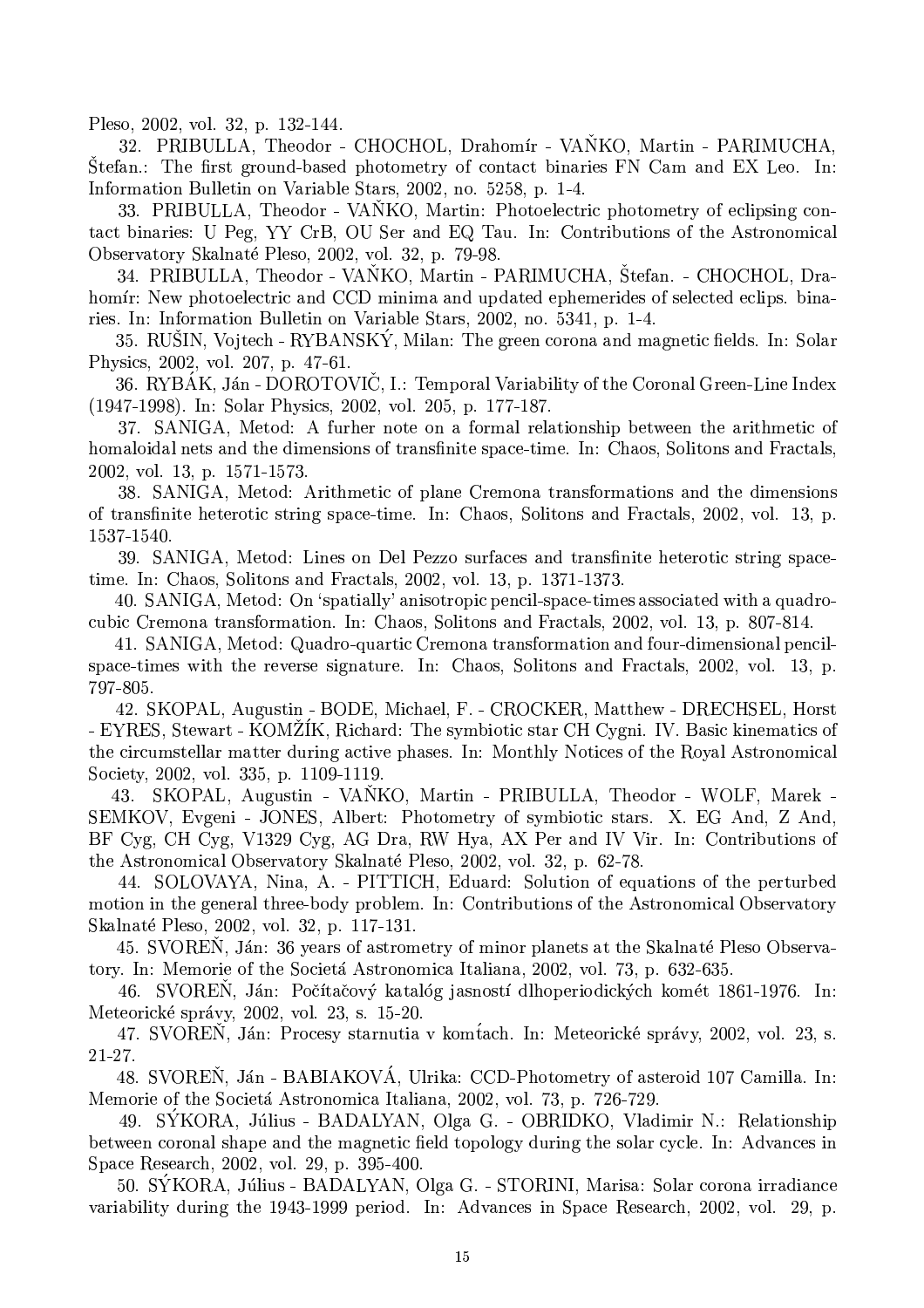1975-1978.

51. ŠIMON, Vojtěch - HRIC, Ladislav - PETRÍK, Karol - SHUGAROV, Sergey - NIAR-CHOS, Panos - MARSAKOVA, V.I.: The orbital modulation of the X-ray binary V Sagittae in the high and low states. In: Astronomy and Astrophysics, 2002, vol. 393, p. 921-925.

52. WOHL, Hubertus - KUCERA, Aleš - RYBAK, Ján - HANSLMEIER, Arnold: Precise Reduction of Solar Spectra Obtained with Large CCD Arrays. In: Astronomy and Astrophysics, 2002, vol. 394, p. 1077-1091.

53. ZBORIL, Milan: O-C analysis of SV Cam over a century. In: Information Bulletin on Variable Stars, 2002, No. 5303, p. 1-1.

54. ZBORIL, Milan: Minima of SV Cam from January 2001 - February 2002. In: Information Bulletin on Variable Stars, 2002, No. 5245, p. 1-1.

#### $7.2$ Contributions to conference proceedings

55. BADALYAN, Olga G. - OBRIDKO, Vladimir N. - RYBÁK, Ján - SÝKORA, Július: The north-south asymmetry of solar activity. In: Proceedings of the Second Solar Cycle and Space Weather Euroconference, ESA SP-477, ed. H. Sawaya- Lacoste. Noordwijk: European Space Agency Publications Division, 2002, p. 201-204.

56. BADALYAN, Olga G. - OBRIDKO, Vladimir N. - RYBÁK, Ján - SÝKORA, Július: Severo- juzhnaja asimmetria solnechnoj aktivnosti. In: Solntse v epokhu smeny znaka magnitnogo polja, eds. V. I. Makarov, V. N. Obridko. Pulkovo, Sankt-Peterburg: Gossudarstvennoje astronomieskoje observatorium Rossijskoj akademij nauk, 2001. p. 33-40.

57. BADALYAN, Olga G. - OBRIDKO, Vladimir N. - SÝKORA, Július: Jarkost zelenoj linii i koronalnyje magnitnyje polja. In: Solntse v epokhu smeny znaka magnitnogo polja, eds. V.I. Makarov, V.N. Obridko. Pulkovo, Sankt-Peterburg: Gossudarstvennoje astronomieskoje observatorium Rossijskoj akademii nauk, 2001, p. 41-48.

58. BADALYAN, Olga G. - SYKORA, Július: Star as a standard of coronal brightness and cyclic variations of the solar K-corona. In: Proceedings of the 10th European Solar Physics Meeting 'Solar variability: From Core to Outer frontiers', ESA SP-506, ed. A. Wilson. Noordwijk: European Space Agency, 2002, p. 105-108.

59. BADALYAN, Olga G. - OBRIDKO, Vladimir N. - SÝKORA, Július: Dlhodobý priebeh jasnosti "zelenej" koróny vo vzťahu k cyklickým a evolučným procesom na Slnku. In: Zborník referátov z 16. celoštátneho slnečného seminára, Turčianske Teplice, ed. I. Dorotovič, Nitra: Slovenská ústredná hvezdáreň, Hurbanovo, 2002, s. 149-158.

60. BRČEKOVÁ, Katarína - KUČERA, Aleš - RYBÁK, Ján - HANSLMEIER, Arnold -WÖHL, Hubertus: Dynamická väzba medzi fotosférickou a chromosférickou plazmou v erupcii. In: Zborník referátov z 16. celoštátneho slnečného seminára, Turčianske Teplice, ed. I. Dorotovič, Nitra: Slovenská ústredná hvezdáreň, Hurbanovo, 2002, s. 96-100.

61. BRČEKOVÁ, Katarína - KUČERA, Aleš - HANSLMEIER, Arnold - RYBÁK, Ján -WOHL, Hubertus: Line intensities of chromospheric and photospheric spectra of a flare. In: Proceedings of the 10th European Solar Physics Meeting 'Solar variability: From Core to Outer frontiers', ed. A. Wilson. Noordwijk: European Space Agency, 2002, p. 557-560.

62. DARULA, Stanislav - KOCIFAJ, Miroslav: Model pre výpočet oblohových jasov na nočnej oblohe. In: Kurz osvětlovací techniky XXI, Ostrava, Ostrava: RS Døul Pačkov-Morávka, 2002, s. 15-19.

63. DARULA, Stanislav - RYBAR, Peter - KOCIFAJ, Miroslav: Meranie priestupu difúzneho svetla cez panely LEXAN pod umelou oblohou. In: Světlo 2002, ed. J. Drapela. Brno: Česká společnost pro osvětlování, 2002, s. 25-28.

64. GALIS, Rudolf - HRIC, Ladislav: Analysis of the O-C Diagram of the Semidetached Binary KW Per. In: Perseus 4/2001, Proceedings of the Stellar Conference, Bezovec, ed. P. Sobotka. Brno: B.R.N.O., 2001, p. 27-31.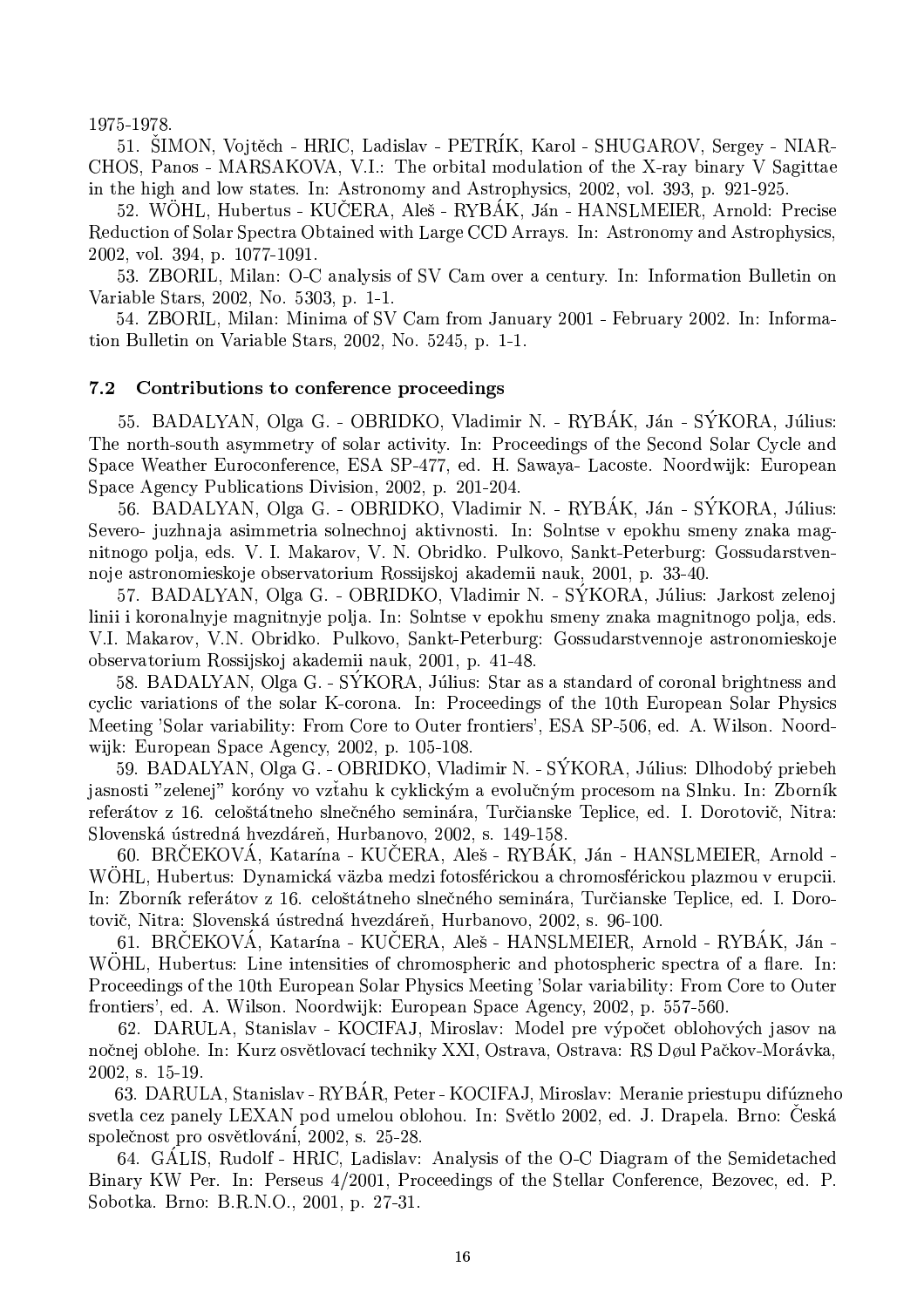GÖMÖRY, Peter - RYBÁK, Ján - KUČERA, Aleš - CURDT, Werner - WÖHL, 65. Hubertus: Variabilita prechodovej vrstvy pokojnej slnečnej atmosféry. In: Zborník referátov z 16. celoštátneho slnečného seminára, Turčianske Teplice, ed. I. Dorotovič, Nitra: Slovenská ústredná hvezdáreň, Hurbanovo, 2002, s. 129-134.

66. HAJDUK, Anton: On the very high velocity meteors. In: Proceeding of Meteoroids 2001 Conference, Kiruna, ed. B. Warmbein. Noordwijk: European Space Agency Publication Division, 2001, p. 557-559.

67. HANSLMEIER, Arnold - KUČERA, Aleš - RYBÁK, Ján - WÖHL, Hubertus: Twodimensional spectroscopic time series of solar granulation: evolution of individual granules. In: Proceedings of 10th European Solar Physics Meeting 'Solar Variability: from Core to Outer Frontiers', ESA SP-506, ed. A. Wilson. Noordwijk: European Space Agency Publications Division, ESTEC, 2002, p. 633-636.

68. HRIC, Ladislav - PETRÍK, Karol - DOBROTKA, Andrej - GÁLIS, Rudolf: The problem of the flickering activity of the recurrent nova T CrB. In: Classical Nova Explosions, AIP Conference Proceedings 637, eds. M. Hernanz and J. Jose. New York: AIP, 2002, p. 328-332.

69. HRIC, Ladislav: The Sense of Campaigns to Variable Stars Study. In: Perseus 4/2001, Proceedings of the Stellar Conference, Bezovec, ed. P. Sobotka. Brno: B.R.N.O., 2001, p. 6-9.

70. HRIC, Ladislav - PETRIK, Karol - NIARCHOS, Panos - VELIC, Zdeno: YY Her the primary eclipse in the system confirmed and secondary one revealed. In: The Physics of Cataclysmic Variables and Related Objects, ASP Conference Series, 2002, vol. 261, p. 631-632.

71. HRIC, Ladislav - PETRIK, Karol - VELIC, Zdeno - GALIS, Rudolf: YY Her - The neglected symbiotic variable. In: Perseus, 2001, vol. 1, p. 4-7.

72. CHOCHOL, Drahomír - MAYER, Pavel: Binaries with invisible massive components. In: Exotic Stars as Challenges to Evolution. ASP Conference Series, San Francisco: Astronomical Society of Pacific, vol. 279, p. 143-148.

73. KLAČKA, Jozef - KOCIFAJ, Miroslav: On the stability of the zodiacal cloud. In: Dynamics of Natural and Artificial Celestial Bodies, eds. H. Pretka-Ziomek, E. Wnuk, P.K. Seidelmann, D. Richardson. Dordrecht: Kluwer Academic Publishers, 2001, p. 355-357.

74. KLAČKA, Jozef - KOCIFAJ, Miroslav: Temporary capture of dust grains in exterior resonances with Earth. In: Electromagnetic and Light Scattering by Nonspherical Particles eds. B. A. S. Gustafson, L. Kolokolova, G. Videen. Adelphi Maryland: Army Research Laboratory, 2002, p. 167-169.

75. KOCIFAJ, Miroslav - KLAČKA, Jozef - KUNDRACÍK, František - VIDEEN, Gorden: Simplified solution of the inverse problem for instantaneous cometary dust size distribution. In: Optics of Cosmic Dust, eds. G. Videen and M. Kocifaj. Dordrecht: Kluwer Academic Publishers, 2002, p. 159-170.

76. KOCIFAJ, Miroslav - KLAČKA, Jozef: Interaction of stationary nonspherical interplanetary dust particle with solar electromagnetic radiation. In: Dynamics of Natural and Artificial Celestial Bodies, eds. H. Pretka-Ziomek, E. Wnuk, P. K. Seidelmann, D. Richardson. Dordrecht: Kluwer Academic Publishers, 2001, p. 359-361.

77. KOCIFAJ, Miroslav - KLAČKA, Jozef: On the spread of a micron-sized fraction of the dust grain population from comet Encke. In: Electromagnetic and Light Scattering by Nonspherical Particles, eds. B. A. S. Gustafson, L. Kolokolova, G. Videen, Maryland: Army Research Laboratory, 2002, p. 171-174.

78. KOCIFAJ, Miroslav - PSANECKY, Roman: Selected effects of atmospheric aerosols on free space communication in polluted industrial zones. In: 14. konference českých a slovenských fyzikov, Plzeň, eds. P. Baroch a M. Kubásek. Plzeň: Západočeská univerzita, 2002, p. 524-529.

79. KOCIFAJ, Miroslav: Neradiálne zložky hybnosti nesférických kozmických častíc generované elektromagnetickým žiarením. In: 14. konference českých a slovenských fyzikov, Plzeň,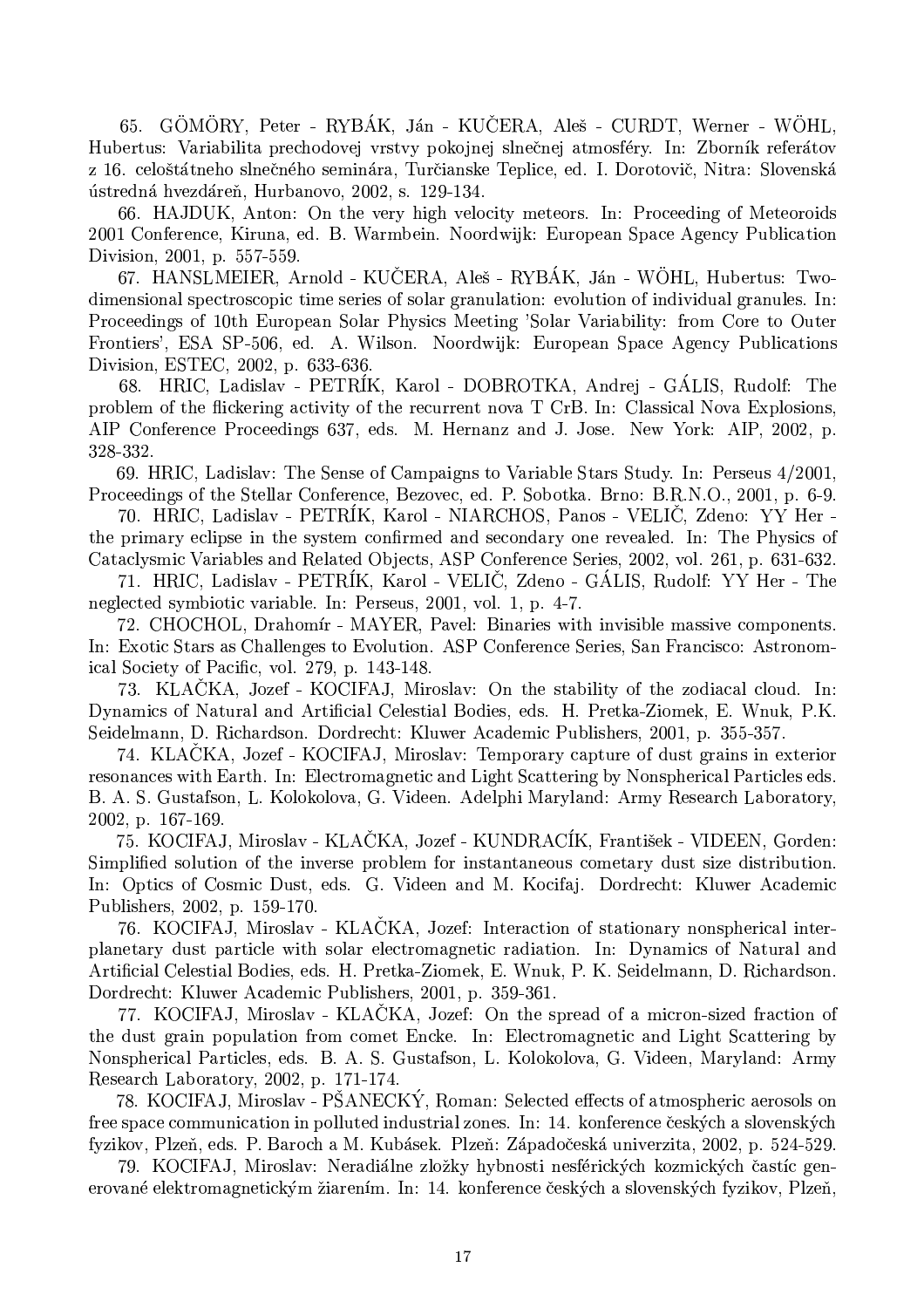eds. P. Baroch a M. Kubásek. Plzeň: Západočeská univerzita, 2002, s. 589-593.

80. KOCIFAJ, Miroslav: High altitude laser communication: near-forward scattering. In: International Conference Research in Telecommunication technology RTT' 2002. Žilina, eds. D. Tichá a P. Kortis, Žilina: EDIS-Žilina University Publisher, 2002, p. 210-212.

81. KOCIFAJ, Miroslav - PSANECKY, Roman: High altitude laser communication: case study on signal transmission. In: International Conference Research in Telecommunication technology RTT' 2002, Žilina, eds. D. Tichá a P. Kortis, Žilina: EDIS-Žilina University Publisher, 2002, p. 208-209.

82. KOCIFAJ, Miroslav - KOHÚT, Igor: Vplyv nesféricity aerosolu na intenzitu priameho slnečného žiarenia. In: Transport of Water, Chemicals and Energy in the Systém Soil-Crop Canopy-Atmosphere, Bratislava, 28. november 2002, eds. T. Hurtalová, T. Orfanus, V. Mikulec, P. Bača, L. Horňáček. Bratislava: Institute of Hydrology of the Slovak Academy of Sciences, 2002, s. 241-248.

83. KOZA, Július - BELLOT RUBIO, Luis, R. - KUČERA, Aleš - HANSLMEIER, Arnold - RYBAK, Ján - WOHL, Hubertus: Line-of-sight velocity in a semiempirical model of a disappearing granule. In: Proceedings of the 10th European Solar Physics Meeting, 'Solar Variability: From Core to Outer Frontiers', ed. A. Wilson. Noordwijk: European Space Agency, 2002, p. 443-446.

84. KOZA, Július - BELLOT RUBIO, Luis, R. - KUČERA, Aleš - HANSLMEIER, Arnold -RYBÁK, Ján - WÖHL, Hubertus: Časový vývoj fyzikálnych parametrov v granule. In: Zborník referátov z 16. celoštátneho slnečného seminára, Turčianske Teplice, ed. I. Dorotovič, Nitra: Slovenská ústredná hvezdáreň, Hurbanovo, 2002, s. 36-39.

KUČERA, Aleš: Slnečná granulácia I. Pozorovania. In: Zborník referátov z 16. 85. celoštátneho slnečného seminára, Turčianske Teplice, ed. I. Dorotovič, Nitra: Slovenská ústredná hvezdáreň, Hurbanovo, 2002, s. 25-35.

86. KUDELA, Karel - RUŠIN, Vojtech - RYBANSKÝ, Milan - MINAROVJECH, Milan -LANGER, Ronald: Solar and cosmic ray measurements at Lomnický Štít. In: Proceedings of Workshop on Atmospheric Research at the Jungfraujoch and in the Alps, eds. U. Baltensperger and G. A. Tammann, 2002, p. 31-32.

87. LINDBLAD, Bertil - NESLUŠAN, Luboš - SVOREŇ, Ján - PORUBČAN, Vladimír: The updated version of the IAU MDC database of photographic meteor orbits. In: Proceedings of the Meteoroids 2001 Conference, Kiruna, ed. B. Warmbein. Noordwijk: European Space Agency Publication Division, ESTEC, 2001, p. 73-75.

88. NESLUSAN, Luboš: A sketch of an orbital-momentum-based criterion of diversity of two Keplerian orbits. In: Dynamics of Natural and Artificial Celestial Bodies, proceedings of the US/European Celestial Mechanics Workshop, eds. H. Pretka-Ziomek, E. Wnuk, P. K. Seidelmann, D. Richardson. Dordrecht: Kluwer, 2001, p. 365-366.

89. NESLUŠAN, Luboš: The photographically observed meteors of (Pegasids?) stream associated with comet 18P/Perrine-Mrkos. In: Dynamics of Natural and Artificial Celestial Bodies, proceedings of the US/European Celestial Mechanics Workshop, eds. H. Pretka-Ziomek, E. Wnuk, P. K. Seidelmann, D. Richardson. Dordrecht: Kluwer, 2001, p. 363-364.

90. NESLUŠAN, Luboš - WELCH, Philip, G.: Comparison among the Keplerian-orbitdiversity criteria in major-meteor-shower separation. In: Proceedings of the Meteoroids 2001 Conference, Kiruna, ed. B. Warmbein. Noordwijk: European Space Agency Publication Division, ESTEC, 2001, p. 113-118.

91. ÖZGÜC, Atila - ATAC, Tamer - RYBÁK, Ján: Long-term periodicities in the flare index between the years 1966-2001. In: Procceding of the 10th European Solar Physics Meeting 'Solar Variability: from Core to Outer Frontiers', ESA SP-506, ed. A. Wilson. Noordwijk: European Space Agency Publication Division, ESTEC, 2002, p. 709-712.

92. PETRÍK, Karol - HRIC, Ladislav: Photometric study of V 471 Tauri - a third body in the system. In: Perseus 4/2001, Proceedings of the Stellar Conference, Bezovec, ed. P.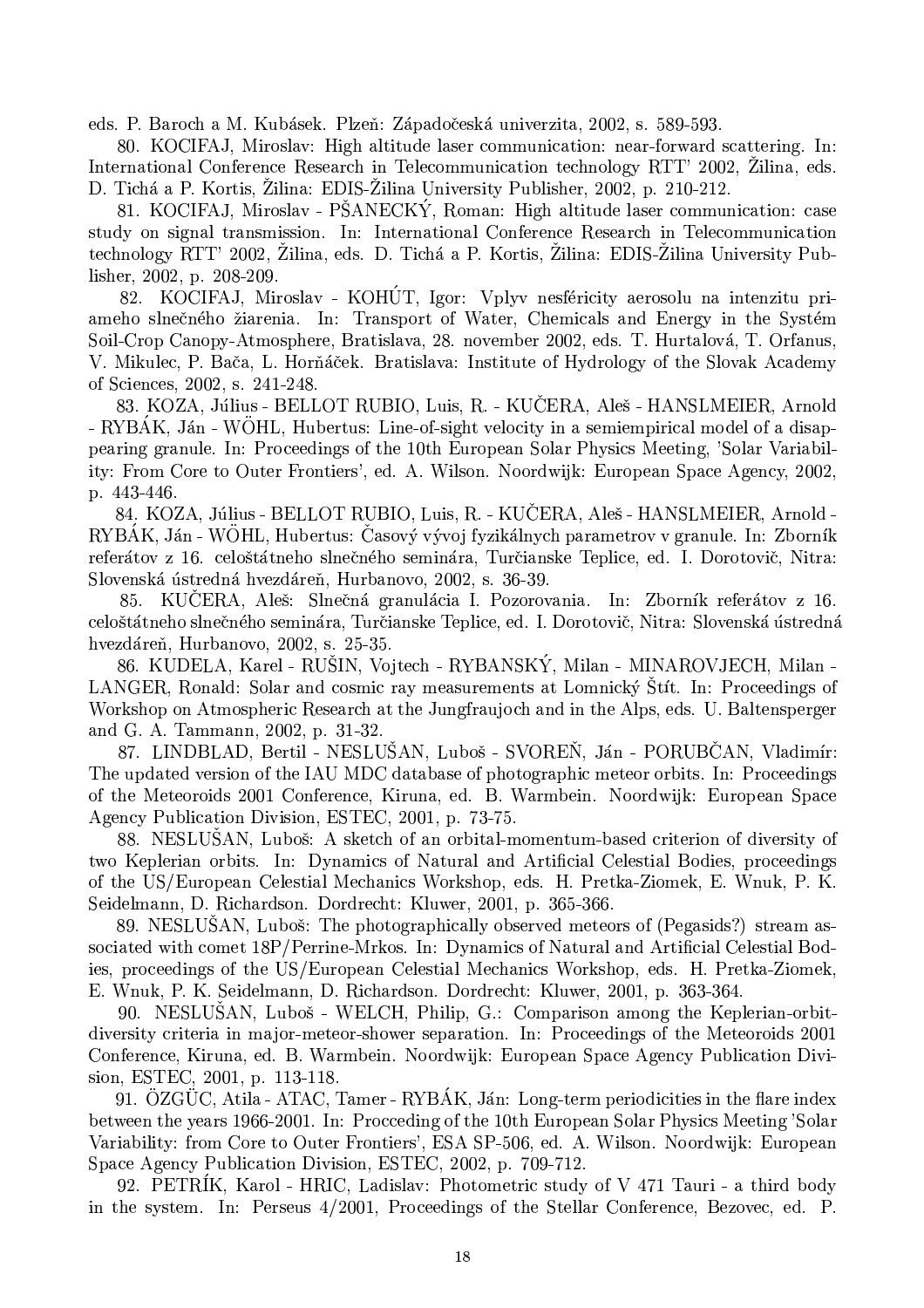Sobotka. Brno: B.R.N.O., 2001, p. 17-21.

93. PETRÍK, Karol - HRIC, Ladislav - NIARCHOS, Panos - GÁLIS, Rudolf: Photometric study of V 471 Tau: new photometric times of the minima in the triple system. In: The Physics of Cataclysmic Variables and Related Objects, ASP Conference Series, 2002, vol. 261, p. 291-292.

94. SOLOVAYA, Nina, A. - PITTICH, Eduard: Possible sources of Earth crossers. In: Catastrophic Events and Mass Extinctions: Impact and Beyond, eds. Ch. Koeberl and K. G. MacLeon. Boulder: GSA, 2002, p. 651-657.

95. PORUBČAN, Vladimír - HAJDUK, Anton - CEVOLANI, Giordano - PUPILLO, Giuseppe: Five years of cooperative observations of the Leonid meteor shower by the BLM forward scatter radio system. In: Meteorids 2001, Kiruna, ed. B. Warmbein. Noordwijk: European Space Agency, 2001, p. 161-163.

96. PŠANECKÝ, Roman - KOCIFAJ, Miroslav: Optický bezdrotový smerový spoj. In: Informačné a komunikačné technológie pre všetkých, Bratislava, Bratislava: Kongresové centrum Technopol, 2002, s. 56-63.

97. RYBÁK, Ján - CURDT, Werner - KUČERA, Aleš - WOHL, Hubertus: Transition region dynamics from SUMER/SOHO observations: shape of the emission spectral lines. In: Proceedings of the Second Solar Cycle and Space Weather Conference SOLSPA 2001, ed. H. Sawaya-Lacoste. Noordwijk: European Space Agency Publications Division, ESTEC, 2002, p. 163-166.

98. RYBÁK, Ján - ICHIMOTO, Kiyoshi: Hranie sa s dátami: dosledky pre skúmanie dynamiky kor<sup>3</sup>ony. In: Zborník referátov z 16. celoštátneho slnečného seminára, Turčianske Teplice, ed. I. Dorotovič, Nitra: Slovenská ústredná hvezdáreň. Hurbanovo, 2002, s. 159-162.

99. RYBÁK, Ján - KUČERA, Aleš - HANSLMEIER, Arnold - WOHL, Hubertus: Pozorovanie rázovych vln v slnečnej fotosfére. In: Zborník referátov z 16. celoštátneho slnečného seminára, Turčianske Teplice, ed. I. Dorotovič, Nitra: Slovenská ústredná hvezdáreň. Hurbanovo, 2002, s. 40-45.

100. RYBÁK, Ján: Prechodová vrstva medzi slnečnou chromosférou a korónou. In: Zborník referátov z 16. celoštátneho slnečného seminára, Turčianske Teplice, ed. I. Dorotovič, Nitra: Slovenská ústredná hvezdáreň. Hurbanovo, 2002, s. 120-128.

101. SANIGA, Metod: Homaloidal webs, space Cremona transformations and the dimensionality and signature of macro-spacetime. In: Gravitation and Cosmology: From the Hubble Radius to the Planck Scale, eds. R. L. Amoroso, G. Hunter, M. Kafatos and J.-P. Vigier, Dordrecht - Boston - London, Kluwer Academic Publishers, 2002, p. 507-510.

102. ŠIMON, Vojtěch - HRIC, Ladislav - PETRÍK, Karol - SHUGAROV, Sergey - NIAR-CHOS, Panos - MARSAKOVA, V.I.: Photometric modulation of the X-ray binary V Sge during various states of activity. In: The Physics of Cataclysmic Variables and Related Objects, ASP Conference Series, 2002, vol. 261, p. 663-664.

103. SKOPAL, Augustin: Effects of photoionisation in symbiotic binaries. In: The physics of cataclysmic variables and related objects, In: The Physics of Cataclysmic Variables and Related Objects, ASP Conference Series, 2002, vol. 261, p. 665-666.

104. SVOREŇ, Ján - PORUBČAN, Vladimír - NESLUŠAN, Luboš: On a fine structure of the Perseid meteoroid stream. Method of indices. In: Proceedings of the Meteoroids 2001 Conference, Kiruna, ed. B. Warmbein. Noordwijk: European Space Agency Publication Division, ESTEC, 2001, p. 105-108.

105. SVOREŇ, Ján - ŽIŽŇOVSKÝ, Jozef - MIKULÁŠEK, Zdeněk - TREMKO, Jozef: Atmospheric extinction derived from cometary observations. In: Optics of cosmic dust, eds. G. Videen and M. Kocifaj. Dordrecht: Kluwer Academic Publishers, 2002, p. 183-190.

106. SÝKORA, Július - BADALYAN, Olga G. - OBRIDKO, Vladimir N.: Vzťahy medzi zatmeňovou "bielou" korónou a magnetickým polom v priebehu slnečného cyklu. In: Zborník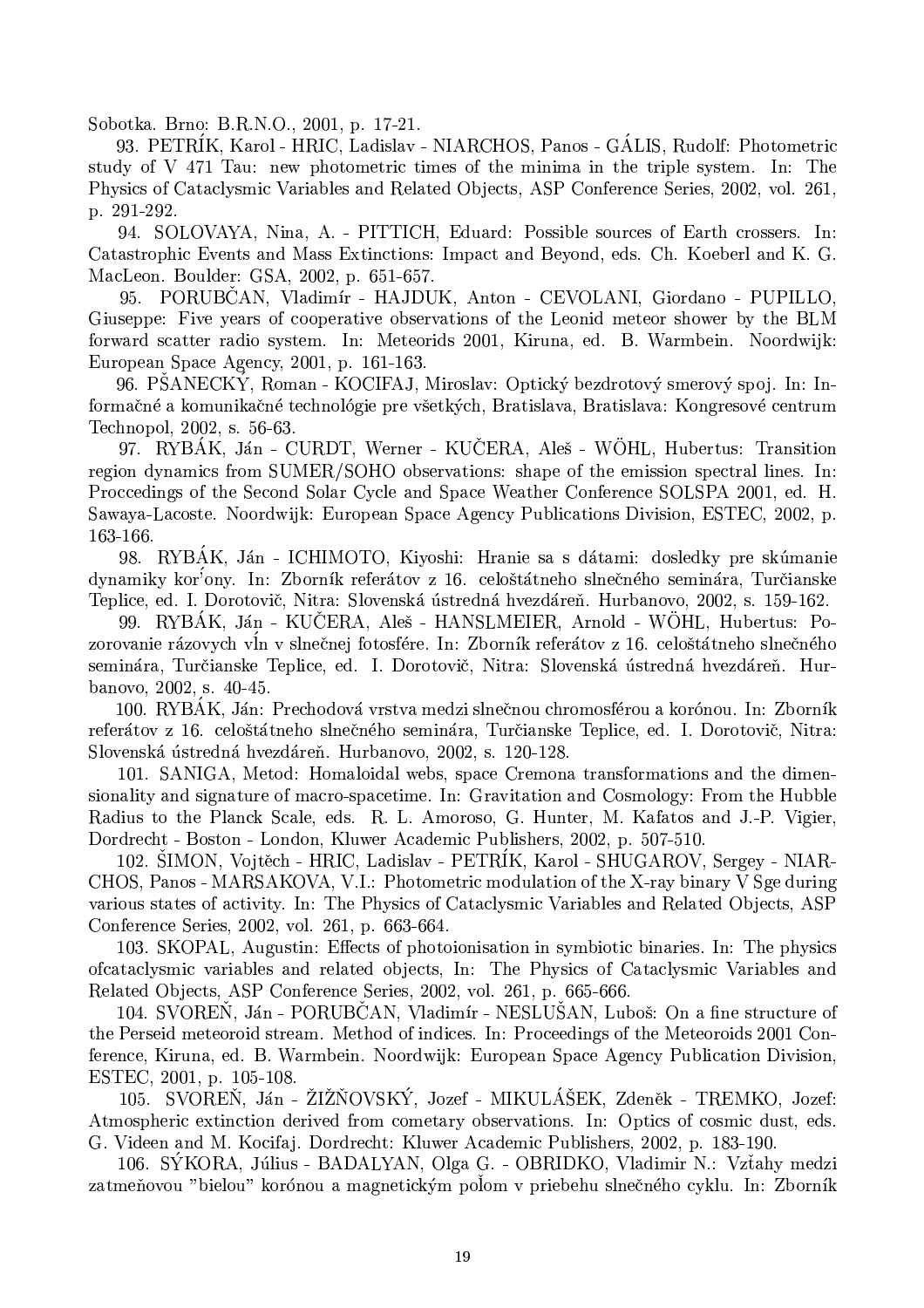referátov z 16. celoštátneho slnečného seminára, Turčianske Teplice, ed. I. Dorotovič, Nitra: Slovenská ústredná hvezdáreň. Hurbanovo, 2002, s. 167-174.

107. TEMMER, Manuela - VERONIG, Astrid - RYBÁK, Ján - HANSLMEIER, Arnold: Cycle dependence of hemispheric activity. In: Proceedings of 10th European Solar Physics Meeting 'Solar Variability: from Core to Outer Frontiers', ESA SP-506, ed. A. Wilson. Noordwijk: European Space Agency Publication Division, ESTEC, 2002, p. 859-862.

108. TOMASZ, František - RYBÁK, Ján - KUČERA, Aleš - CURDT, Werner - WÖHL, Hubertus: Eruptívne javy v pokojnej atmosfére Slnka: príklad zjasnenia. In: Zborník referátov z 16. celoštátneho slnečného seminára, Turčianske Teplice, ed. I. Dorotovič, Nitra: Slovenská ústredná hvezdáreň, Hurbanovo, 2002, s. 135-140.

109. SHAVRINA, Angelina - KHALACK, Victor - POLOSUKHINA, Nina. - ZVERKO, Juraj - ŽIŽŇOVSKÝ, Jozef - GOPKA, Vladimir - NORTH, Pierre - TSYMBAL, Viktor -YUSCHCHENKO, Anatolij: Lithium blend fitting for roAp star HD101065 (Przybylski's star). In: Odessa Astronomical Publications, 2001, vol. 14, p. 249-252.